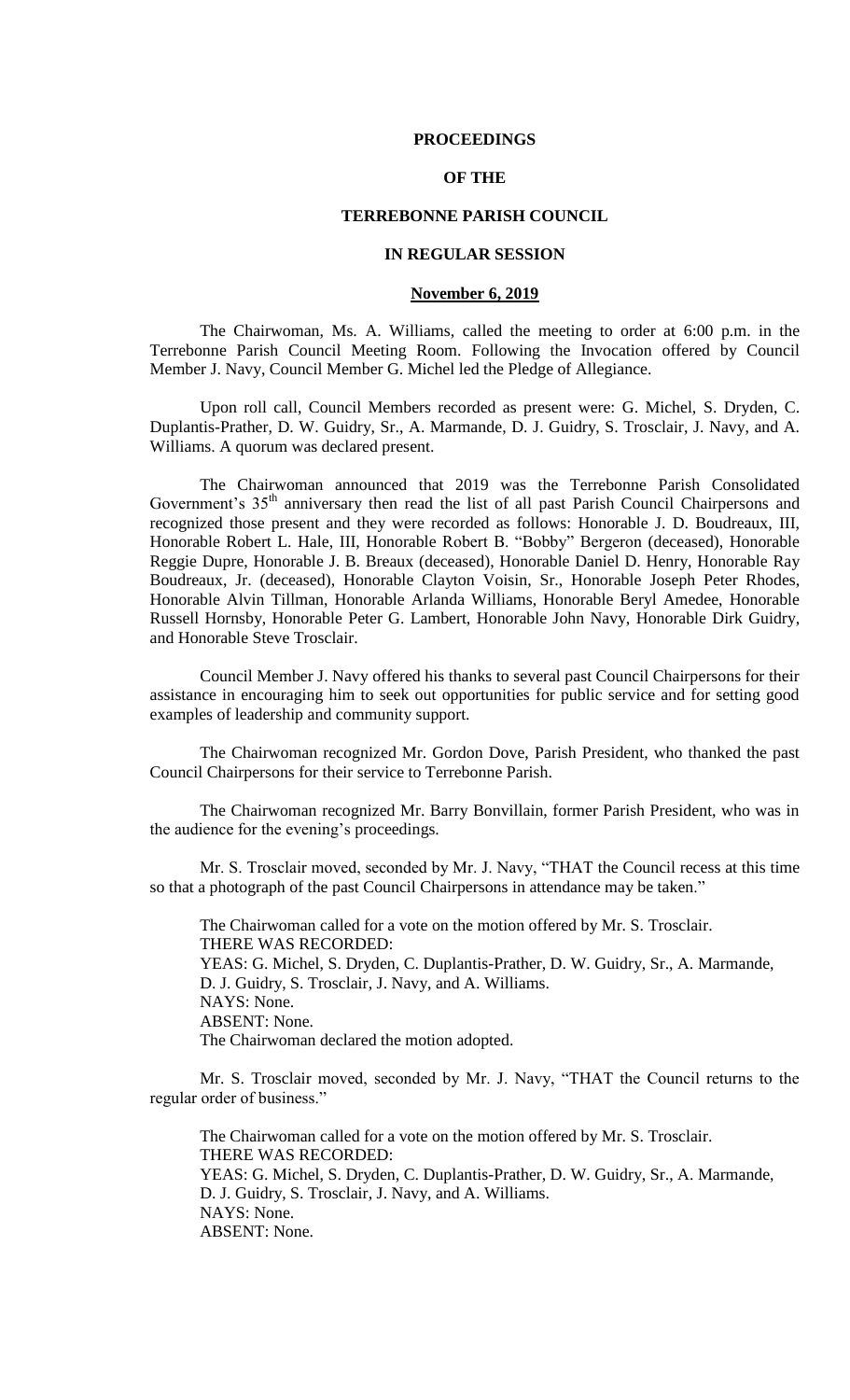The Chairwoman declared the motion adopted.

Ms. C. Duplantis-Prather moved, seconded by Mr. S. Trosclair, "THAT the Council approve the minutes of the Regular Council Session held on October 9, 2019."

The Chairwoman called for a vote on the motion offered by Ms. C. Duplantis-Prather. THERE WAS RECORDED: YEAS: G. Michel, S. Dryden, C. Duplantis-Prather, D. W. Guidry, Sr., A. Marmande, D. J. Guidry, S. Trosclair, J. Navy, and A. Williams. NAYS: None. ABSENT: None. The Chairwoman declared the motion adopted.

Ms. C. Duplantis-Prather moved, seconded by Mr. D. J. Guidry, "THAT the Council approve the Accounts Payable Bill Lists for 10/28/2019 and 11/4/2019."

The Chairwoman called for a vote on the motion offered by Ms. C. Duplantis-Prather. THERE WAS RECORDED: YEAS: G. Michel, S. Dryden, C. Duplantis-Prather, A. Marmande, D. J. Guidry, S. Trosclair, J. Navy, and A. Williams. NAYS: None. ABSENT: None. ABSTAINING: D. W. Guidry, Sr. The Chairwoman declared the motion adopted.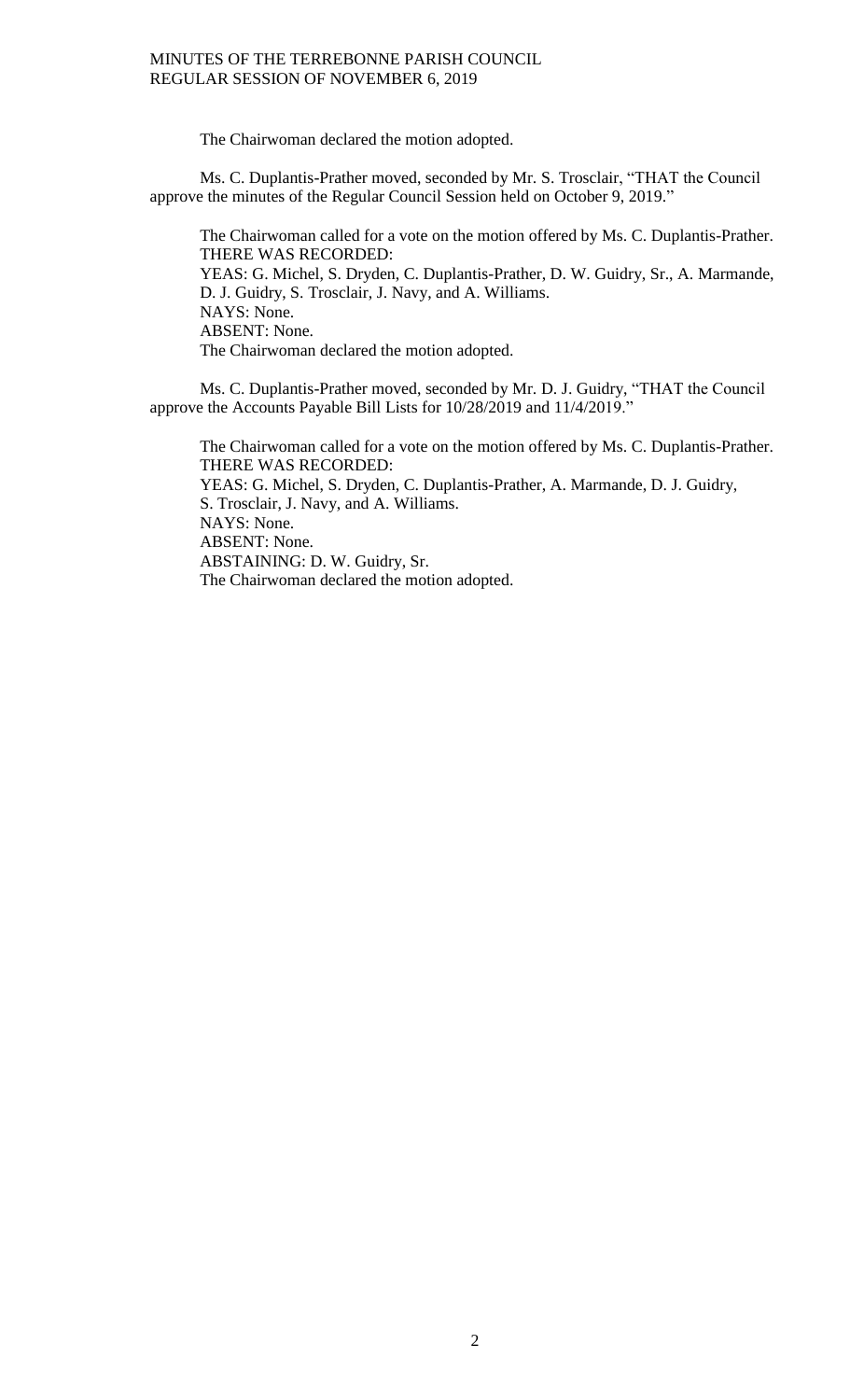OFFERED BY: MR. S. TROSCLAIR SECONDED BY: MR. G. MICHEL

#### **RESOLUTION NO. 19-393**

A resolution approving the issuance, sale and delivery of General Obligation Refunding Bonds of Fire Protection District No. 5 of the Parish of Terrebonne, State of Louisiana, and providing for other matters relating thereto.

**WHEREAS,** the Board of Commissioners of Fire Protection District No. 5 of the Parish of Terrebonne, State of Louisiana, acting as the governing authority of Fire Protection District No. 5 of the Parish of Terrebonne, Louisiana (the "Issuer"), by resolution adopted on October 22, 2019, has authorized the issuance of not exceeding One Million One Hundred Thousand Dollars (\$1,100,000) of General Obligation Refunding Bonds (the "Bonds") for the purpose of refunding all or a portion of the Issuer's outstanding General Obligation Bonds, Series 2009, maturing March 1, 2020 through 2029, inclusive, and paying the costs of issuance thereof, pursuant to Chapter 14-A of Title 39 of the Louisiana Revised Statutes of 1950, as amended, and other constitutional and statutory authority, said Bonds to be payable from and secured by unlimited ad valorem taxes now being levied and collected annually in excess of all other taxes on all the property subject to taxation within the territorial limits of the Issuer; and

**WHEREAS,** it is now the desire of the Parish Council of the Parish of Terrebonne, State of Louisiana (the "Parish Council"), to approve the issuance of the Bonds;

**NOW, THEREFORE, BE IT RESOLVED** by the Parish Council, acting as the governing authority of the Parish of Terrebonne, State of Louisiana (the "Parish"), that:

**SECTION 1.** In compliance with the provisions of Article VI, Section 15 of the Constitution of the State of Louisiana of 1974, and in accordance with the request of the Board of Commissioners of Fire Protection District No. 5 of the Parish of Terrebonne, State of Louisiana, this Parish Council hereby approves the issuance of not exceeding One Million One Hundred Thousand Dollars (\$1,100,000) of General Obligation Refunding Bonds of Fire Protection District No. 5 of the Parish of Terrebonne, State of Louisiana, the Bonds to be issued under the authority, for the purposes and to be payable from the sources stated in the preamble hereto. The Bonds shall bear interest at a rate or rates not to exceed 5.00% per annum, to be determined by subsequent resolution of the Board of Commissioners of the Issuer. The Bonds shall mature not later than March 1, 2029.

**SECTION 2.** Neither the Parish nor this Parish Council shall be liable in any manner for the payment of the Bonds.

#### **THERE WAS RECORDED:**

YEAS:, G. Michel, S. Dryden, C. Duplantis-Prather, D. W. Guidry, Sr., A. Marmande, Sr., D. J. Guidry, S. Trosclair, J. Navy, and A. Williams. NAYS: None. ABSTAINING: None. ABSENT: None. The Chairman declared the resolution adopted on this the 6th day of November 2019.

The Chairwoman recognized Mr. Gordon Dove, Parish President, who gave a brief presentation regarding the current status of the Nelo Street improvements in Bourg. He then thanked Parish Administration and Public Works for their hard work in completing the project in-house and shared his optimism that the project would be completed within thirty days.

Council Member S. Trosclair thanked the Parish President and Administration for their work in completing the improvements and shared his optimism for the benefits to the nearby ball parks that are also nearing completion that the road improvements will bring.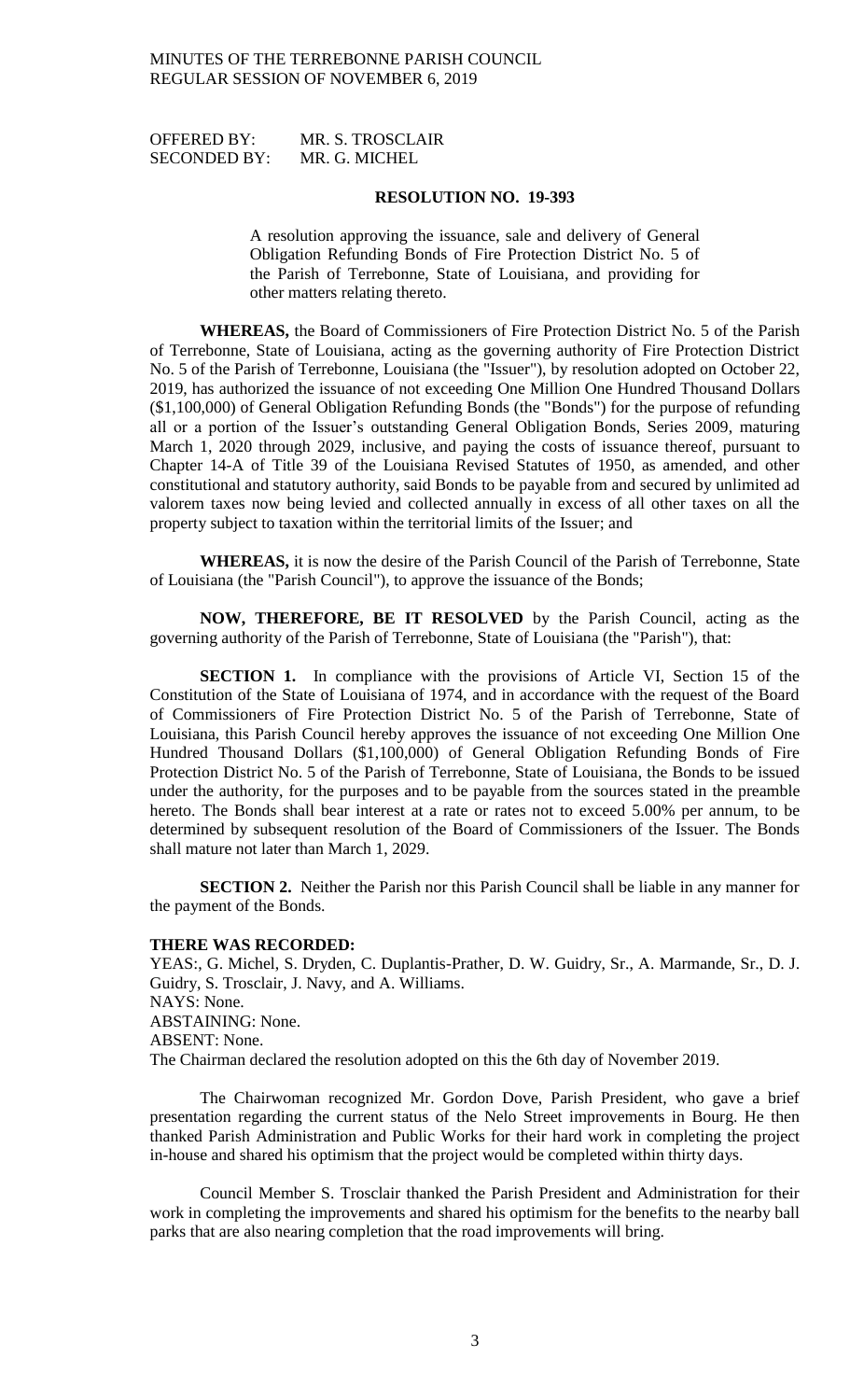Mr. Dove then presented a brief update regarding the Bayou Country Sports Park and a recent ribbon cutting event that opened several baseball fields for use at the Sports Park with another set of baseball fields as well as several soccer fields to also be fully equipped in the coming weeks. He then shared several potential options for additional funding to be invested in the Park if acquired.

Several Council Members and Administration thanked the current and previous Recreation District No. 2,3 Board members and the members of the general public who assisted in providing for the Sports Park's inception and implementation.

The Chairwoman recognized Mr. Mike Toups, Parish Manager, who gave a brief report regarding the current status of pumps and pump station projects across the Parish, including those at Enterprise Marine, South Ellendale Estates, Smithridge, Woodlawn, and the drainage project sites at Valhi Boulevard.

OFFERED BY: MR. J. NAVY SECONDED BY: MR. S. TROSCLAIR

#### **RESOLUTION NO. 19-394**

A RESOLUTION GIVING NOTICE OF INTENT TO ADOPT AN ORDINANCE TO AMEND THE ZONING MAP OF THE PARISH OF TERREBONNE SO AS TO REZONE FROM R-1 (SINGLE-FAMILY RESIDENTIAL DISTRICT) TO R-3 (MULTI-FAMILY RESIDENTIAL DISTRICT); SOUTHERN PORTION OF LOT 17, BLOCK "D", MECHANICVILLE SUBDIVISION, 135B KING STREET, HOUMA, TERREBONNE PARISH, LOUISIANA; RODNEY JOHNSON, APPLICANT; AND CALLING A PUBLIC HEARING ON SAID MATTER FOR WEDNESDAY, DECEMBER 4, 2019 AT 6:30 P.M.

**BE IT RESOLVED** by the Terrebonne Parish Council (Community Development and Planning Committee), that notice be hereby given to adopt an ordinance to amend the Zoning Map of the Parish of Terrebonne so as to rezone from R-1 (Single-Family Residential District) to R-3 (Multi-Family Residential District), Southern Portion of Lot 17, Block "D", Mechanicville Subdivision, 135B King Street, Houma, Terrebonne Parish, Louisiana; and

**NOW, THEREFORE, BE IT RESOLVED** that a public hearing be called on said matter for Wednesday, December 4, 2019 at 6:30 p.m.

#### **THERE WAS RECORDED:**

YEAS:, G. Michel, S. Dryden, C. Duplantis-Prather, D. W. Guidry, Sr., A. Marmande, Sr., D. J. Guidry, S. Trosclair, J. Navy, and A. Williams. NAYS: None. ABSTAINING: None. ABSENT: None. The Chairman declared the resolution adopted on this the 6th day of November 2019.

The Chairwoman recognized Ms. Martha Turner, who gave a brief review regarding the processes followed in attempting to have her home elevated through a grant program through Terrebonne Parish Consolidated Government and shared some concerns for the removal of the designated contractor prior to completion of the project, as well as other access features which she may not have qualified for but has medical need. She then stated that holes open to the exterior of the home and other work remained to be completed due to the elevation but that no other contractors had been provided to complete the project.

Upon Council Member J. Navy's request, the Chairwoman recognized Mr. Christopher Pulaski, Planning and Zoning Director, who gave a brief overview of the procedures followed by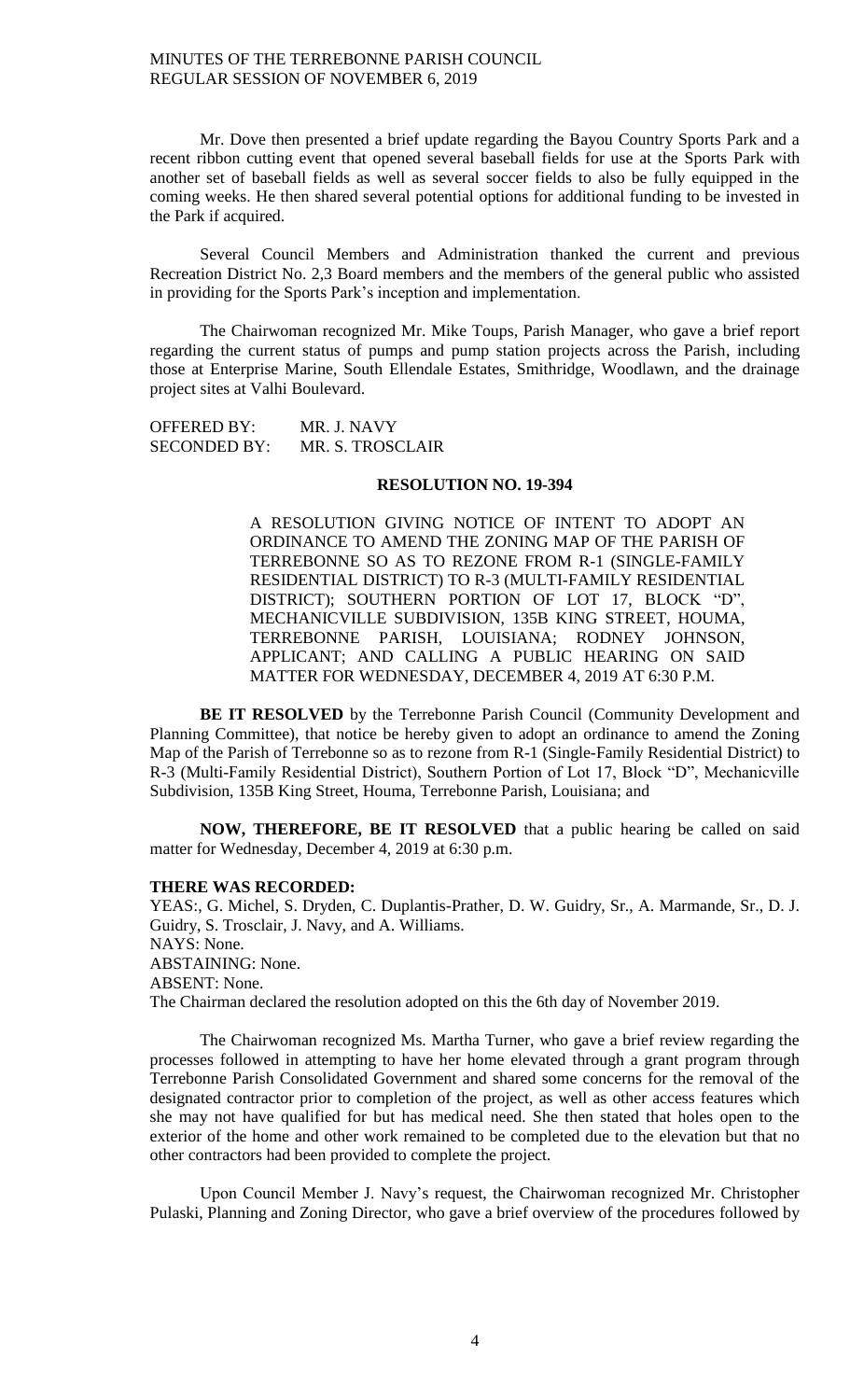the Parish and by its consultants when administering grant funding for housing elevation projects and the monitoring of a project's progress before final payment can be approved.

A lengthy discussion ensued relative to potential improvements to the monitoring and final approval of elevation projects as measures to prevent similar issues in the future. Mr. Pulaski stated that there were few regulations regarding elevated housing requirements in the International Building Code, which reduces the Parish's ability as a permitting body to enforce repairs related to housing elevation projects. Several Council Members suggested that greater supervision by the grant administrators as subject matter experts could be practiced as not all homeowners participating in the grant program may be appropriately qualified as builders to approve a housing elevation's completion.

Upon Council Member J. Navy's request, Mr. Pulaski suggested that the Planning Department be allowed to receive quotes from contractors for all of the necessary repairs to complete Ms. Turner's home elevation project before additional steps were taken. He then suggested that the Parish could include provisions for additional insulation for housing elevation projects to protect homes from underneath once they are removed from a slab and that the Parish could present similar provisions to the state for inclusion in the grant program as well.

The Chairwoman recognized Mr. Gordon Dove, Parish President, who asked that the Planning Department reach out to contractors the following day for quotes to complete the elevation project for Ms. Turner and then meet with him once the quotes had been received to consider potential grant options that could provide for the full completion of the project.

Mr. D. J. Guidry moved, seconded by Mr. G. Michel, "THAT, the Council open public hearings at this time."

The Chairwoman called for a vote on the motion offered by Mr. D. J. Guidry. THERE WAS RECORDED: YEAS: G. Michel, S. Dryden, C. Duplantis-Prather, D. W. Guidry, Sr., A. Marmande, D. J. Guidry, S. Trosclair, J. Navy, and A. Williams. NAYS: None. ABSENT: None. The Chairwoman declared the motion adopted.

The Chairwoman recognized the public for comments on the following:

A. A proposed ordinance to amend the 2019 Adopted Operating Budget and 5-Year Capital Outlay Budget of the Terrebonne Parish Consolidated Government for the following items and to provide for related matters.

- I. Le Petit Facility Improvements, \$80,000
- II. Housing and Human Services, \$150,000.

There were no comments from the public on the proposed ordinance.

Mr. G. Michel moved, seconded by Mr. D. W. Guidry, Sr., "THAT the Council close the aforementioned public hearing."

The Chairwoman called for a vote on the motion offered by Mr. G. Michel. THERE WAS RECORDED: YEAS: G. Michel, S. Dryden, C. Duplantis-Prather, D. W. Guidry, Sr., A. Marmande, D. J. Guidry, S. Trosclair, J. Navy, and A. Williams. NAYS: None. ABSENT: None. The Chairwoman declared the motion adopted.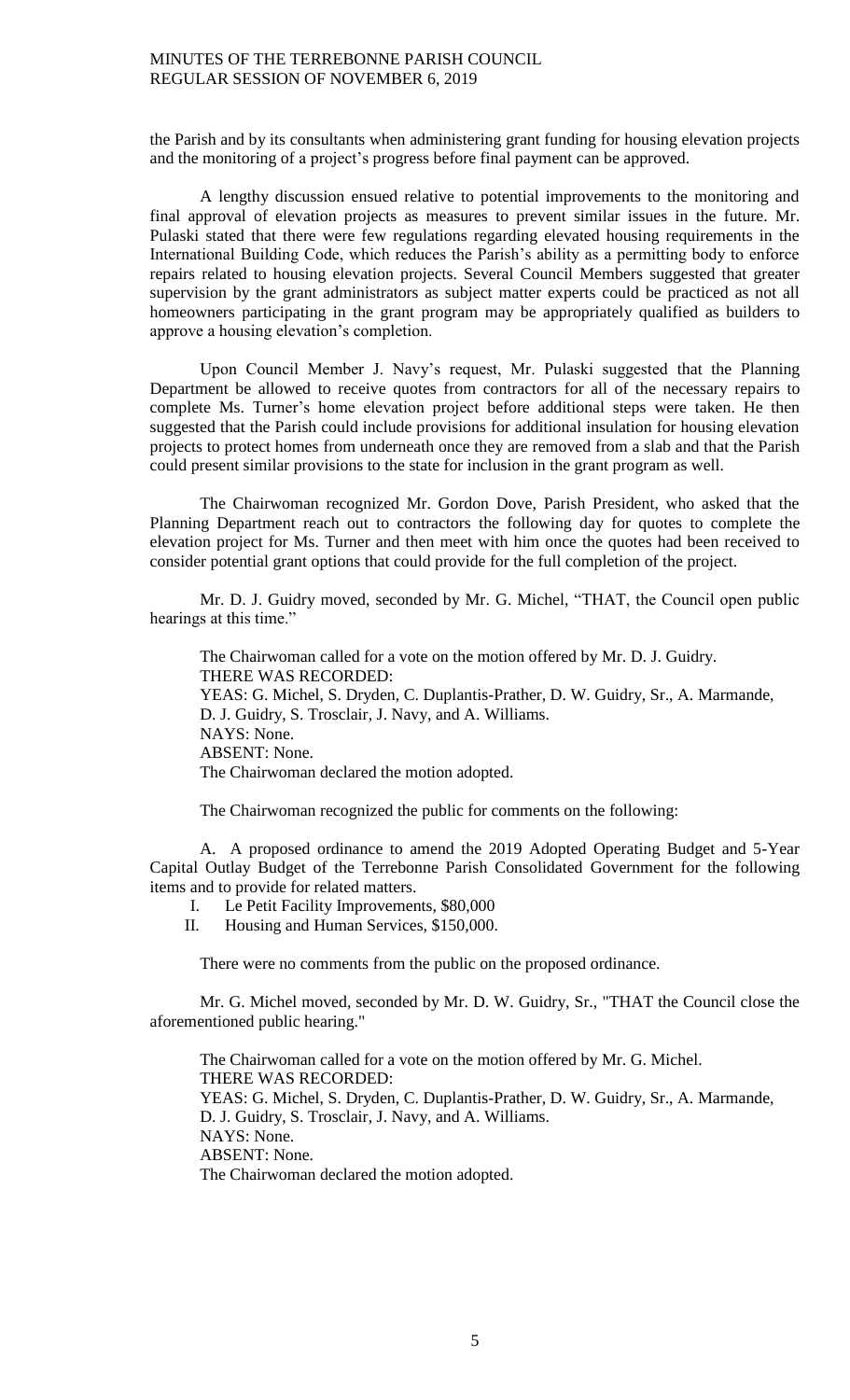OFFERED BY: MR. G. MICHEL SECONDED BY: MR. D. W. GUIDRY, SR.

#### **ORDINANCE NO. 9104**

AN ORDINANCE TO AMEND THE 2019 ADOPTED OPERATING BUDGET AND 5-YEAR CAPITAL OUTLAY BUDGET OF THE TERREBONNE PARISH CONSOLIDATED GOVERNMENT FOR THE FOLLOWING ITEMS AND TO PROVIDE FOR RELATED MATTERS.

- **I.** Le Petit Facility Improvements, \$80,000
- **II.** Housing & Human Services, \$150,000

### **SECTION I**

**WHEREAS**, funding for the Le Petit windows is currently in the General Fund budget for \$80,000, and

**WHEREAS**, the funding of \$80,000 needs to be transferred to the Le Petit Facility Improvements project.

**NOW, THEREFORE BE IT ORDAINED**, by the Terrebonne Parish Council, on behalf of the Terrebonne Parish Consolidated Government, that the 2019 Adopted Operating Budget and 5-Year Capital Outlay Budget be amended for the Le Petit Facility Improvements project. (Attachment A)

### **SECTION II**

**WHEREAS**, the Houma Terrebonne Public Trust Financing Authority has given \$150,000 to Terrebonne Parish Consolidated Government for the First Time Homebuyer Disaster Recovery Program in Parkwood Place Subdivision, and

**WHEREAS,** the funds will be used as a complete or partial down payment on the purchase of homes in the Parkwood Place Subdivision.

**NOW, THEREFORE BE IT FURTHER ORDAINED**, by the Terrebonne Parish Council, on behalf of the Terrebonne Parish Consolidated Government, that the 2019 Adopted Operating Budget be amended for the First Time Homebuyer Disaster Recovery Program. (Attachment B)

### **SECTION III**

If any word, clause, phrase, section or other portion of this ordinance shall be declared null, void, invalid, illegal, or unconstitutional, the remaining words, clauses, phrases, sections and other portions of this ordinance shall remain in full force and effect, the provisions of this ordinance hereby being declared to be severable.

### **SECTION IV**

This ordinance shall become effective upon approval by the Parish President or as otherwise provided in Section 2-13(b) of the Home Rule Charter for a Consolidated Government for Terrebonne Parish, whichever occurs sooner.

This ordinance, having been introduced and laid on the table for at least two weeks, was voted upon as follows:

## THERE WAS RECORDED: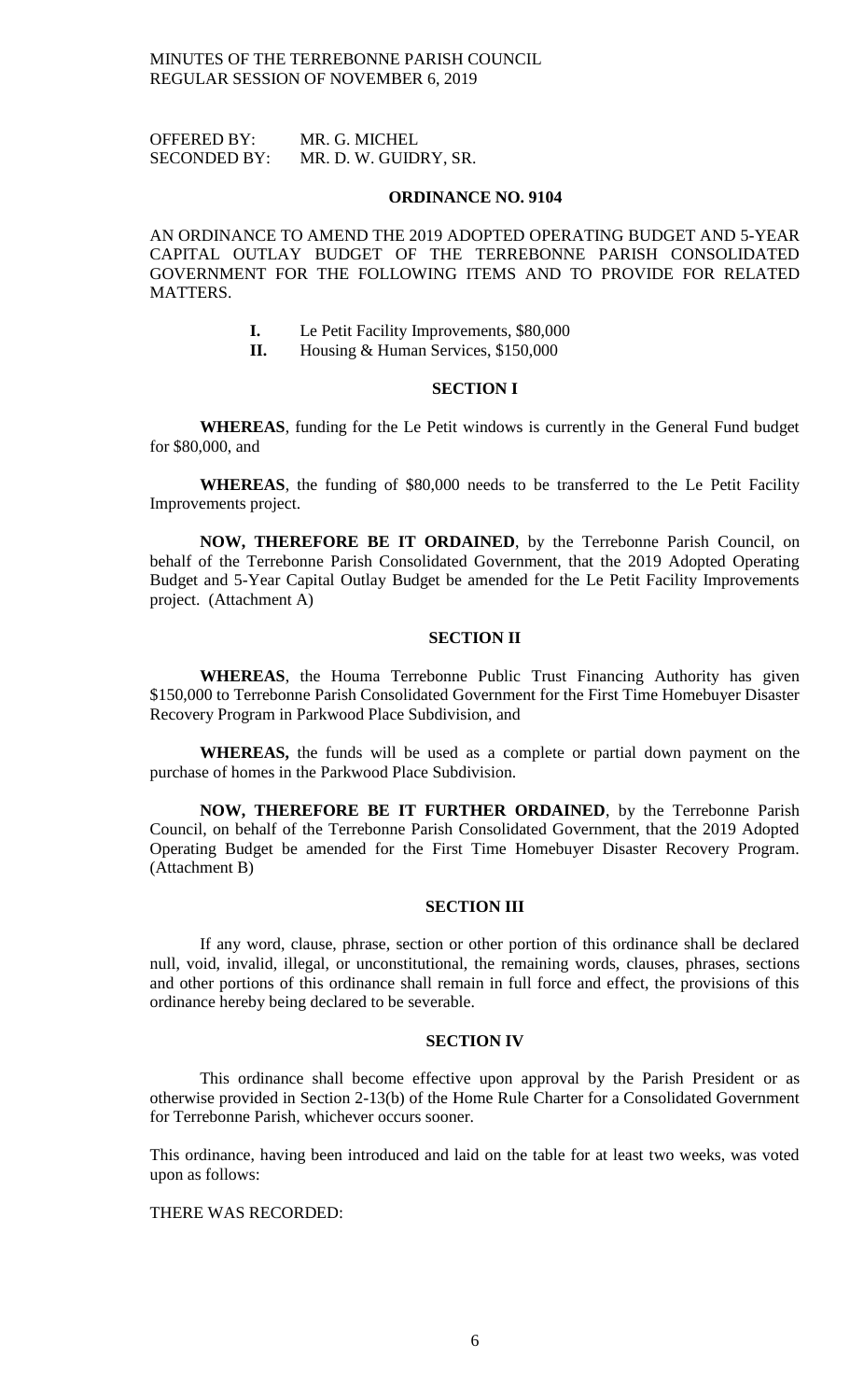YEAS: G. Michel, S. Dryden, C. Duplantis-Prather D. W. Guidry, Sr., A. Marmande, D.J. Guidry, S. Trosclair, J. Navy and A. Williams. NAYS: None. NOT VOTING: None. ABSTAINING: None. ABSENT: None. The Chairwoman declared the ordinance adopted on this, the 6th day of November 2019.

## **ATTACHMENT A - Le Petit Facility Improvements**

|                                             | 2019           |               |           |
|---------------------------------------------|----------------|---------------|-----------|
|                                             | <b>Adopted</b> | <b>Change</b> | Amended   |
| Le Petit Facility Windows                   | 80,000         | (80,000)      |           |
| <b>Transfer to Capital Projects Control</b> |                | 80,000        | 80,000    |
| <b>Transfer from General Fund</b>           |                | (80,000)      | (80,000)  |
| Le Petit Facility Improvements              | 1,007,101      | 80,000        | 1,087,101 |

### **ATTACHMENT B - Housing & Human Services**

|                                     | 2019                     |               |           |
|-------------------------------------|--------------------------|---------------|-----------|
|                                     | <b>Adopted</b>           | <b>Change</b> | Amended   |
| HT Public Trust Financing Authority | $\overline{\phantom{a}}$ | (150,000)     | (150,000) |
| <b>First Time Homebuyers</b>        | $\qquad \qquad$          | 150,000       | 150,000   |

The Chairwoman recognized the public for comments on the following:

B. A proposed ordinance to authorize the Parish President to execute on behalf of Terrebonne Parish Consolidated Government, a Contract of Lease wherein the TPCG leases from the congregation of Our Lady of the Most Holy Rosary Catholic Church, 121 Rosary Street, Houma, Louisiana classroom space for use by the Terrebonne Parish Consolidated Government's Head Start Program.

There were no comments from the public on the proposed ordinance.

Ms. C. Duplantis-Prather moved, seconded by Mr. D. W. Guidry, Sr., "THAT the Council close the aforementioned public hearing."\***(MOTION VOTED ON AFTER BRIEF DISCUSSION)**

Council Member J. Navy suggested that similar Head Start programs could be brought together and by doing so more cost-effective measures could be found for providing those programs.

The Chairwoman recognized Ms. Diane Powell, Head Start Administrator, who clarified the number of sites currently being used for specific Head Start programs and stated that other options may be available for locations to provide those programs.

**\***The Chairwoman called for a vote on the motion offered by Ms. C. Duplantis-Prather. THERE WAS RECORDED: YEAS: G. Michel, S. Dryden, C. Duplantis-Prather, D. W. Guidry, Sr., A. Marmande, D. J. Guidry, S. Trosclair, J. Navy, and A. Williams. NAYS: None. ABSENT: None. The Chairwoman declared the motion adopted.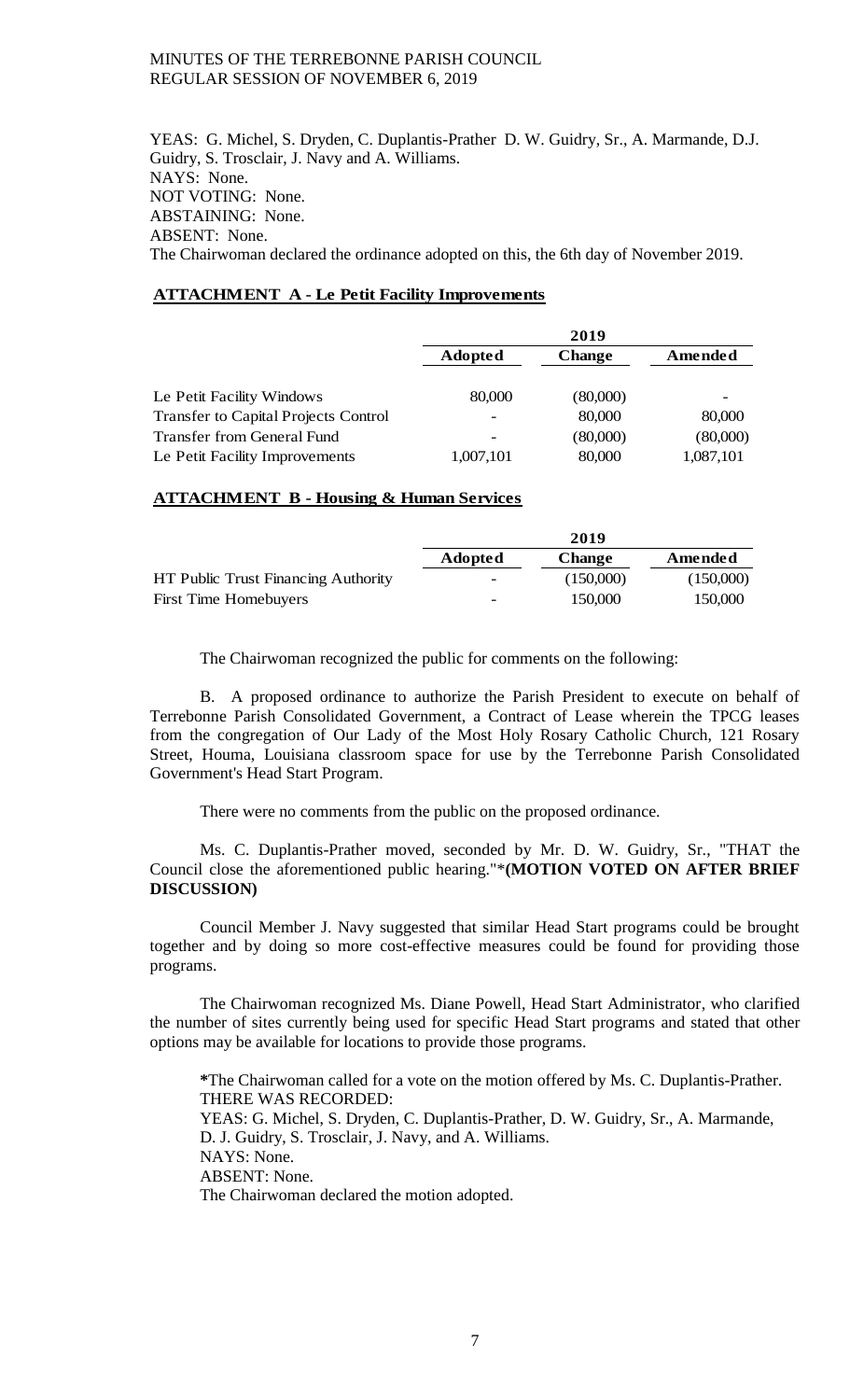## OFFERED BY: MRS. C. DUPLANTIS-PRATHER SECONDED BY: MR. D. W. GUIDRY, SR.

#### **ORDINANCE NO. 9105**

An ordinance authorizing the Parish President to Execute, on behalf of terrebonne parish consolidated governmEnt, a contract of lease wherein the tpcg leases from the Congregation of Our Lady of the Most Holy Rosary Catholic Church, 121 Rosary street, Houma, Louisiana, classroom space for use by the Terrebonne Parish Consolidated Government's Head Start Program.

**WHEREAS**, Article VII, Section 14 of the Louisiana Constitution authorizes a political subdivision to use public funds for "programs of social welfare for the aid and support of the needy;" and

**WHEREAS**, the Terrebonne Parish Consolidated Government is the Grantee of the Head Start program in Terrebonne Parish;

**WHEREAS**, as part of the Head Start program in Terrebonne Parish, the TPCG has maintained leases in several locations throughout the parish for classroom space, with the premises at 121 Rosary Street being one; and

**WHEREAS**, the purpose of the lease is to renew the effective lease for an additional term to further effectuate the power and duty of government, namely that power and duty to promote and provide early education through the Head Start program for the citizens of Terrebonne Parish; and

**WHEREAS**, this lease will accomplish the intended purpose in that it will be used to advance the Head Start program by continuing the established classroom space in Terrebonne Parish;

**NOW THEREFORE, BE IT ORDAINED** by the Terrebonne Parish Council, on behalf of the Terrebonne Parish Consolidated Government, that:

### **SECTION I**

The Parish President is hereby authorized to execute and enter into a lease agreement, a copy of which is annexed hereto, with Our Lady of the Most Holy Rosary Catholic Church to facilitate the Terrebonne Parish Head Start Program by providing necessary classroom space, all located in that school building located at the following physical address:

121 Rosary Street, Houma, Louisiana 70363

#### **SECTION II**

If any word, clause, phrase, section or other portion of this ordinance shall be declared null, void, invalid, illegal, or unconstitutional, the remaining words, clauses, phrases, sections and other portions of this ordinance shall remain in force and effect, the provisions of this ordinance hereby being declared to be severable.

#### **SECTION III**

Any ordinance or part thereof in conflict herewith is hereby repealed.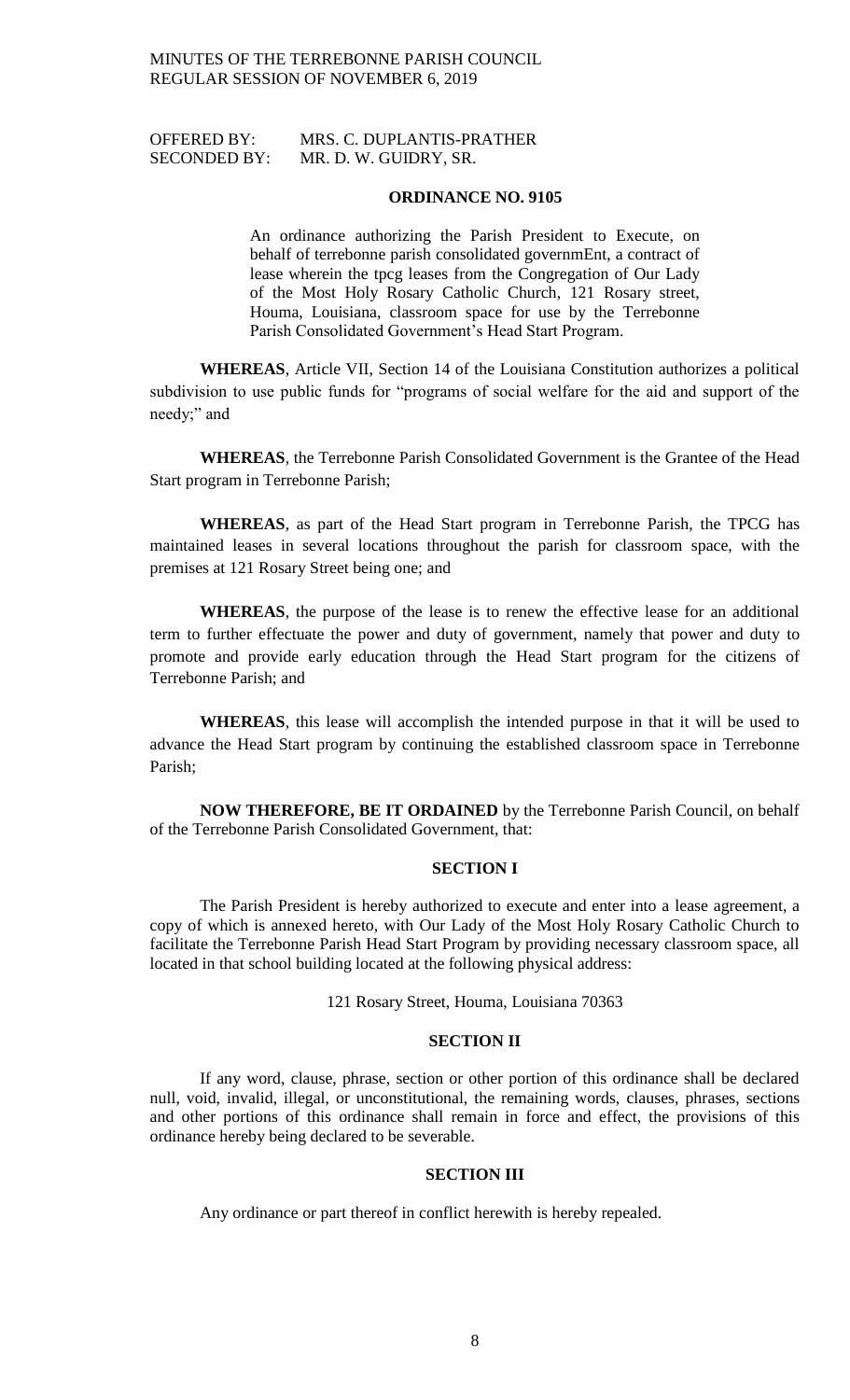### **SECTION IV**

This ordinance shall become effective upon approval by the Parish President or as otherwise provided in Section 2-13 (b) of the Home Rule Charter for a Consolidated Government for Terrebonne Parish, whichever occurs sooner.

This ordinance, having been introduced and laid over for two weeks, was voted upon as follows:

#### **SECTION II**

If any word, clause, phrase, section or other portion of this ordinance shall be declared null, void, invalid, illegal, or unconstitutional, the remaining words, clauses, phrases, sections and other portions of this ordinance shall remain in full force and effect, the provisions of this ordinance hereby being declared to be severable.

#### **SECTION III**

This ordinance shall become effective upon approval by the Parish President or as otherwise provided in Section 2-13(b) of the Home Rule Charter for a Consolidated Government for Terrebonne Parish, whichever occurs sooner.

This ordinance, having been introduced and laid on the table for at least two weeks, was voted upon as follows:

THERE WAS RECORDED: YEAS: G. Michel, S. Dryden, C. Duplantis-Prather D. W. Guidry, Sr., A. Marmande, D.J. Guidry, S. Trosclair, J. Navy and A. Williams. NAYS: None. NOT VOTING: None. ABSTAINING: None. ABSENT: None. The Chairwoman declared the ordinance adopted on this, the 6th day of November 2019.

The Chairwoman recognized the public for comments on the following:

C. A proposed ordinance to revoke Ordinance Nos. 8906 and 8923 declaring the following properties adjudicated to Terrebonne Parish Consolidated Government as surplus as these properties are needed for a public purpose; Lot 15, Block 7, Broadmoor Heights (Parcel #68742) with an owner of record E. M. Glynn, Inc. and 5514 Stella Street (Parcel #35584) with owner of record Ad Val, Inc., and to address other matters relative thereto.

There were no comments from the public on the proposed ordinance.

Mr. G. Michel moved, seconded by Mr. D. J. Guidry, "THAT the Council close the aforementioned public hearing."

The Chairwoman called for a vote on the motion offered by Mr. G. Michel. THERE WAS RECORDED: YEAS: G. Michel, S. Dryden, C. Duplantis-Prather, D. W. Guidry, Sr., A. Marmande, D. J. Guidry, J. Navy, and A. Williams. NAYS: None. ABSENT: S. Trosclair. The Chairwoman declared the motion adopted.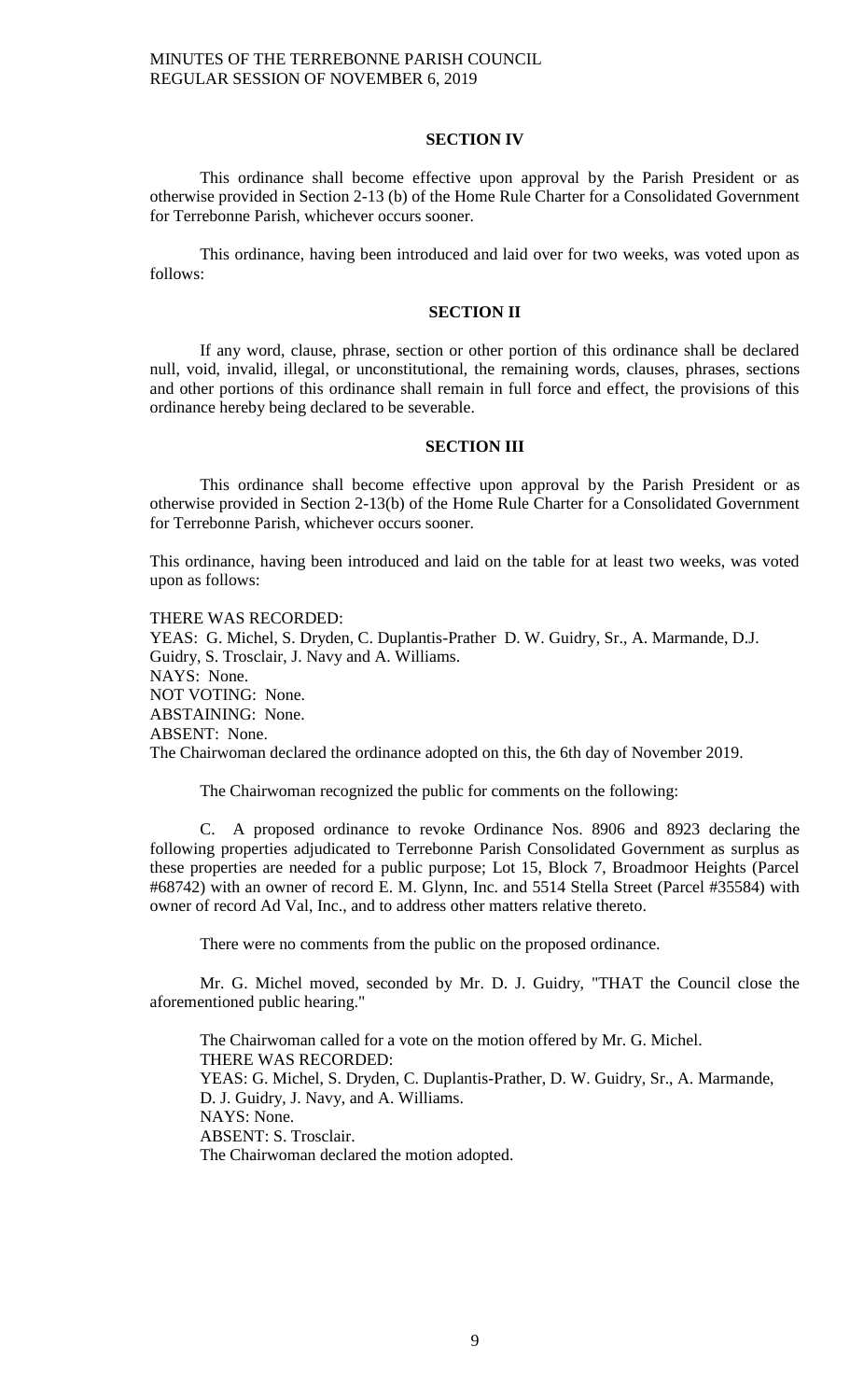| <b>OFFERED BY:</b>  | MR. G. MICHEL |
|---------------------|---------------|
| <b>SECONDED BY:</b> | MR. S. DRYDEN |

#### **ORDINANCE NO. 9106**

An ordinance revoking Ordinance Nos. 8906 and 8923 declaring the following properties adjudicated to Terrebonne Parish Consolidated Government as surplus as these properties are needed for a public purpose; **Lot 15 Block 7, Broadmoor Hts., S/D (Parcel #68742) with an owner of record E.M. Glynn, Inc. and 5514 Stella Street, (Parcel #35584) with owner of Record Ad Val, Inc**. and to address other matters relative thereto.

**WHEREAS**, 100% of the immovable property located at Lot 15 Block 7, described herein below was adjudicated to the Terrebonne Parish Consolidated Government on JUNE 2, 1980 for nonpayment of taxes; and

**WHEREAS**, 100% of the immovable property located at 5514 Stella Street, described herein below was adjudicated to the Terrebonne Parish Consolidated Government on JUNE 24, 2011 for nonpayment of taxes; and

**WHEREAS**, the three (3) year period for redemption provided by Art. 7, §25 of the Louisiana Constitution has elapsed without redemption; and

**WHEREAS**, these properties were declared surplus by virtue of Terrebonne Parish Ordinance Nos. 8906 and 8923, and TPCG attempted to sell them at auction in accordance with law;

**WHEREAS**, no bids were made at the sale of the properties, and TPCG still possesses tax title to them;

**WHEREAS**, LA R.S. 47:2236 authorizes the parish to acquire a full ownership interest in adjudicated property for a public purpose; and

**WHEREAS**, the Terrebonne Parish Consolidated Government has identified public uses for these immovable properties, which are more fully described herein below; and

**WHEREAS**, the Terrebonne Parish Consolidated Government now wishes to revoke Ordinance Nos. 8906 and 8923, in which the properties described below were declared surplus and not needed for a public purpose; and

**WHEREAS**, the Terrebonne Parish Consolidated Government now intends to acquire a full ownership interest in the properties described below; and use them for the public purpose described below;

**NOW BE IT ORDAINED** by the Terrebonne Parish Council, on behalf of the Terrebonne Parish Consolidated Government, that

### **SECTION I**

Terrebonne Parish Council Ordinance Number 8906 and Ordinance Number 8923 shall be and are hereby revoked on the grounds that the properties declared surplus therein are now needed for public purposes. Specifically, TPCG intends to use these properties to improve storm water drainage to prevent and mitigate potential flooding in their respective areas.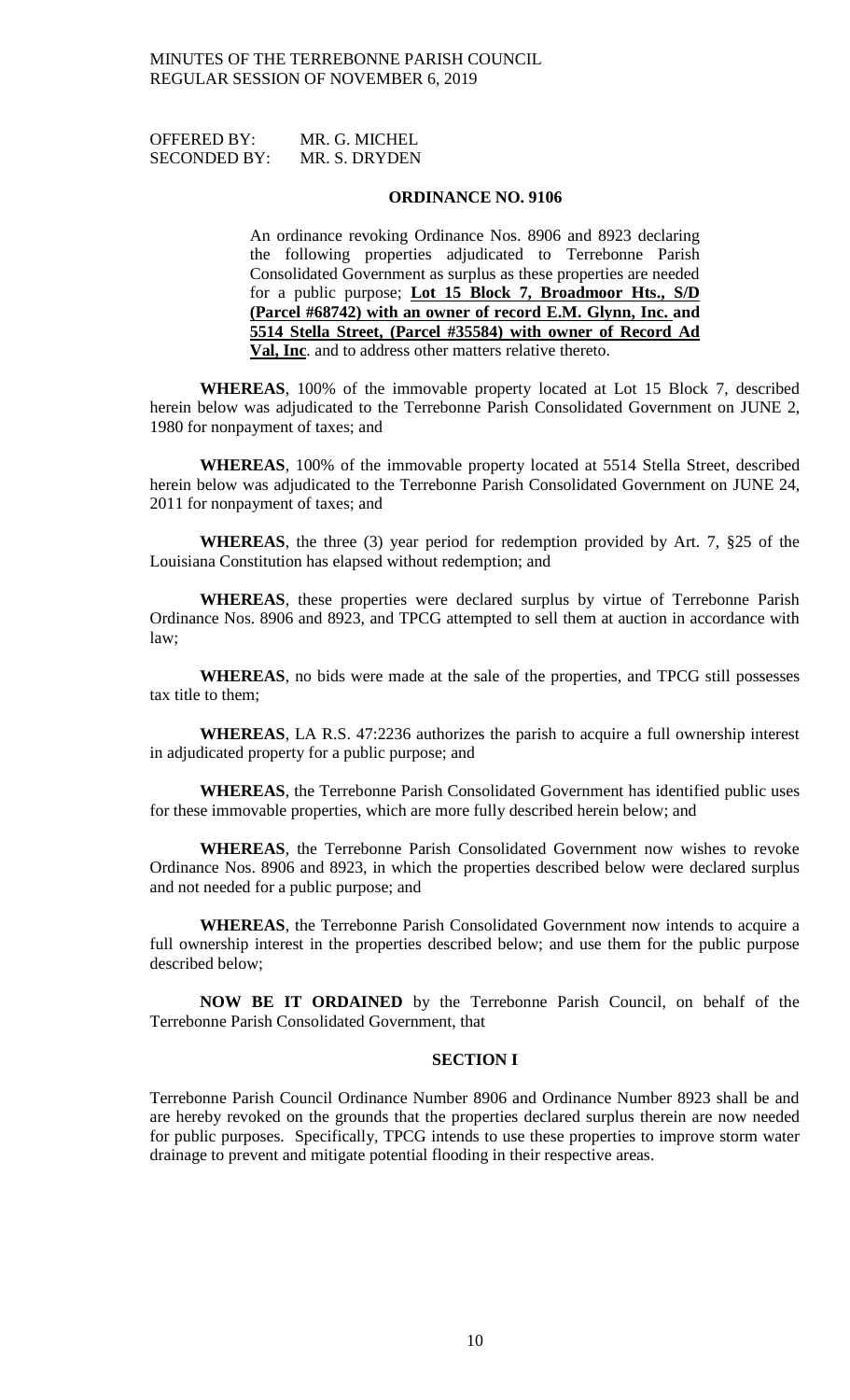## **SECTION II**

Terrebonne Parish Consolidated Government hereby declares it intends to acquire a full ownership interest in the following described properties and further depicted on the attached plats, if any:

## **(1) LOT 15 BLOCK 7, BROADMOOR HTS., S/D. CB 796/222. (PARCEL #68742)**

A certain tract of land situated in the Parish of Terrebonne, State of Louisiana, together with all of the buildings and improvements thereon, and all of the rights, ways, privileges, servitudes, appurtenances and advantages thereunto belonging or in anywise appertaining, designated as LOT on the left descending bank of Bayou Terrebonne, located in  $OF <$ OF BROADMOOR HEIGHTS SUBDIVISION, located in Section 2, T17S-R17E said tract of land being more particularly described on a plat made by Warren and Associates dated June 10, 1965, filed July 8, 1966 of record under Entry No. 302004, records of Terrebonne Parish, Louisiana.

## **(2) 5514 STELLA STREET, CHAUVIN, LOUISIANA 70344. (PARCEL #35584)**

A certain strip of land measuring 35' 3 5/8" front on the west side of a southerly prolongation of Stella Street by depth of 120' between parallel lines, said strip of property being bounded on the east by the southerly prolongation of Stella Street, or property of vendors or assigns, on the west by vendors or assigns, and on the north by Lot 1 of Addendum 3 to Medward Subdivision and on the south by Lashbrooke Street together with all rights, ways, privileges, servitudes and advantages thereunto belonging or in anywise appertaining, all as is more particularly shown on a map of Medward Subdivision duly recorded under Entry No. 956947, Clerk's Office, Terrebonne Parish, Louisiana. CB 2246/274.

### **SECTION III**

**BE IT FURTHER ORDAINED**, by the Terrebonne Parish Council, on behalf of the Terrebonne Parish Consolidated Government, that Administration be hereby authorized to acquire full ownership of the of the properties in accordance with LA R.S. 47:2236, *et seq*. and inclusive of the following terms.

### **SECTION IV**

The Terrebonne Parish Consolidated Government shall file a copy of this Ordinance into the conveyance records of the Parish of Terrebonne pursuant to La. R.S. 47:2236. The recorder is hereby requested and directed in accordance with law to index the names of the following tax debtors and the Terrebonne Parish Consolidated Government as mortgagees:

FOR PARCEL NO. 68742:

- 1. Terrebonne Parish Consolidated Government
- 2. E.M. Glynn, Inc.
- 3. Julie Jackson

### FOR PARCEL NO. 35584:

- 1. Terrebonne Parish Consolidated Government
- 2. Ad Val, Inc.
- 3. Jason L. Brown
- 4. Heather C. Brown

#### **SECTION V**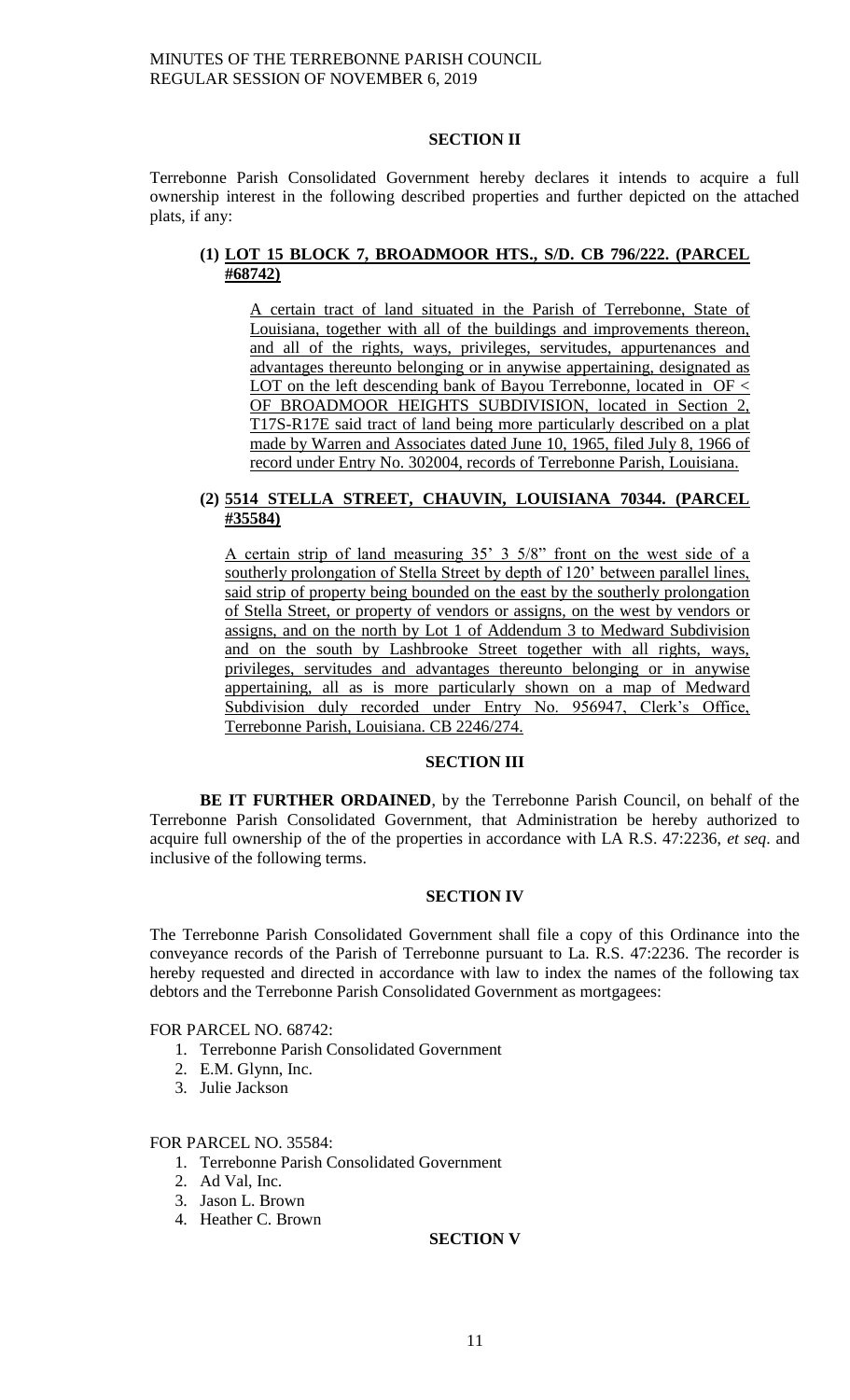In accordance with La. R.S. 47:2236, any transfer, mortgage, lien, privilege, or other encumbrance filed after the filing of the ordinance shall not affect the property.

## **SECTION VI**

The Terrebonne Parish Consolidated Government shall, within thirty days after the filing of this Ordinance, or as soon as practical, send a written notice regarding the acquisition of these properties to the tax sale parties whose interest TPCG intends to terminate. If this notice is given after the expiration of the applicable redemptive period, this notice will constitute a notice of sale.

### **SECTION VII**

The sending of this notice by the Terrebonne Parish Consolidated Government shall constitute service of the notice of sale under Article VII, Section 25 of the Constitution of Louisiana.

#### **SECTION VIII**

The Terrebonne Parish Consolidated Government shall publish a public notice that any tax sale party whose interest the Terrebonne Parish Consolidated Government intends to be terminated has until the applicable time period set forth in La. R.S. 47:2336 to redeem the properties. If the properties are not redeemed within the time limit set forth in La. R.S. 47:2336(C), this ordinance shall become operative, and the Terrebonne Parish Consolidated Government shall acquire full ownership of the properties herein.

### **SECTION IX**

If any word, clause, phrase, section or other portion of this ordinance shall be declared null, void, invalid, illegal, or unconstitutional, the remaining words, clauses, phrases, sections and other portions of this ordinance shall remain in force and effect, the provisions of this ordinance hereby being declared to be severable.

### **SECTION X**

Any ordinance or part thereof in conflict herewith is hereby repealed.

## **SECTION XI**

This ordinance shall become effective upon approval by the Parish President or as otherwise provided in Section 2-13 (b) of the Home Rule Charter for a Consolidated Government for Terrebonne Parish, whichever occurs sooner.

This ordinance, having been introduced and laid on the table for at least two weeks, was voted upon as follows:

THERE WAS RECORDED: YEAS: G. Michel, S. Dryden, C. Duplantis-Prather D. W. Guidry, Sr., A. Marmande, D.J. Guidry, J. Navy and A. Williams. NAYS: None. NOT VOTING: None. ABSTAINING: None. ABSENT: S. Trosclair. The Chairwoman declared the ordinance adopted on this, the 6th day of November 2019.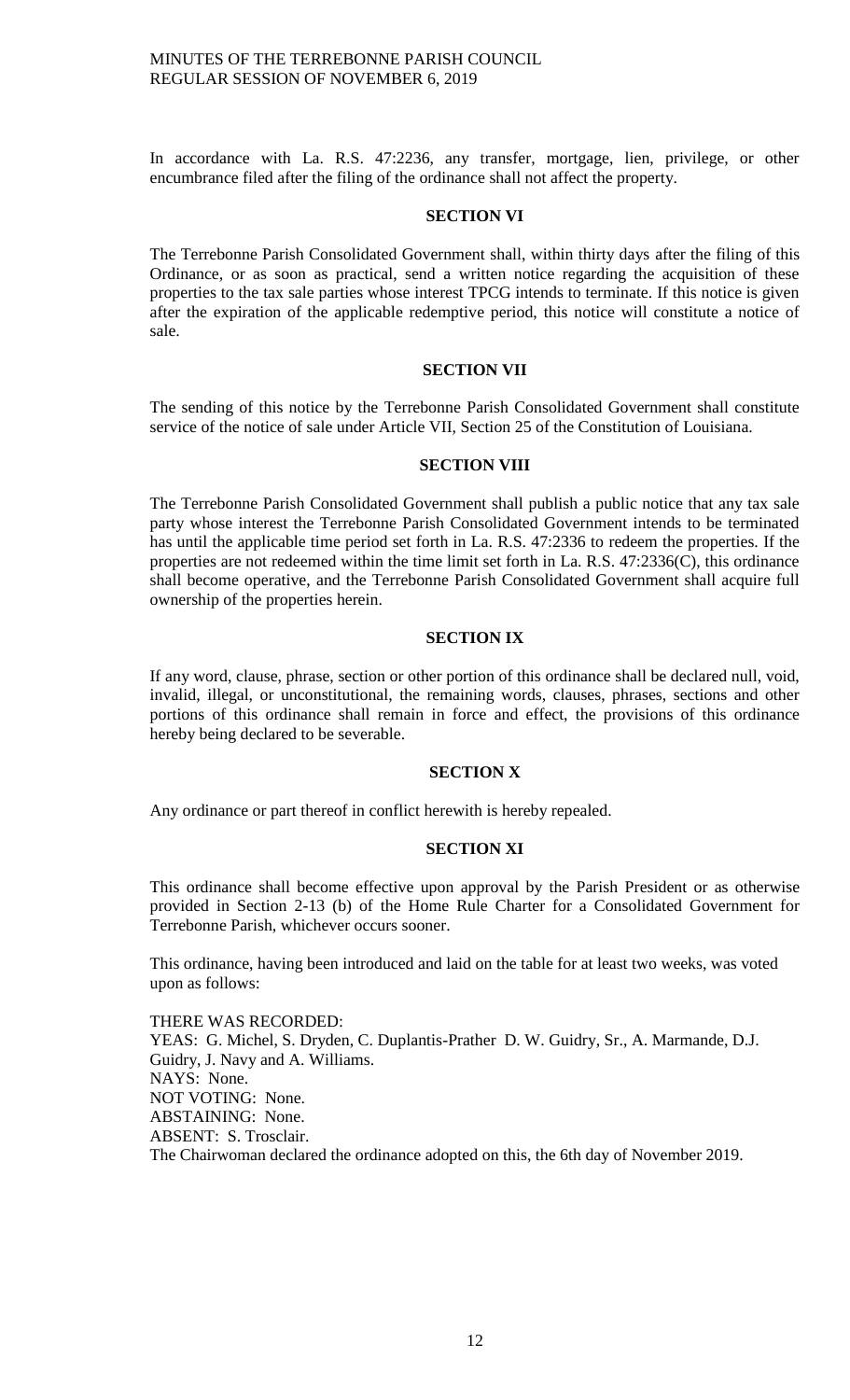The Chairwoman recognized the public for comments on the following:

D. A proposed ordinance to authorize the acquisition of sites and/or servitudes required for the Industrial Boulevard Bridge Replacement Project; authorize the Parish President to execute any and all documents necessary to acquire sites and/or servitudes for the said purposes; and authorize the parish legal staff to commence expropriation proceedings in the event the sites and/or servitudes cannot be obtained conventionally.

There were no comments from the public on the proposed ordinance.

Mr. D. J. Guidry moved, seconded by Mr. A. Marmande, "THAT the Council close the aforementioned public hearing."

The Chairwoman called for a vote on the motion offered by Mr. D. J. Guidry. THERE WAS RECORDED: YEAS: G. Michel, S. Dryden, C. Duplantis-Prather, D. W. Guidry, Sr., A. Marmande, D. J. Guidry, S. Trosclair, and A. Williams. NAYS: None. ABSENT: J. Navy. The Chairwoman declared the motion adopted.

OFFERED BY: MR. D. J. GUIDRY SECONDED BY: MR. A. MARMANDE

## **ORDINANCE NO. 9107**

AN ORDINANCE TO AUTHORIZE THE ACQUISITION OF SITES AND/OR SERVITUDES REQUIRED FOR THE INDUSTRIAL BOULEVARD BRIDGE REPLACEMENT PROJECT; AUTHORIZE THE PARISH PRESIDENT TO EXECUTE ANY AND ALL DOCUMENTS NECESSARY TO ACQUIRE SITES AND/OR SERVITUDES FOR THE SAID PURPOSES; TO AUTHORIZE THE PARISH LEGAL STAFF TO COMMENCE EXPROPRIATION PROCEEDINGS IN THE EVENT THE SITES AND/OR SERVITUDES CANNOT BE OBTAINED CONVENTIONALLY; TO DECLARE THAT THE TAKING, IF REQUIRED, IS NECESSARY OR USEFUL FOR THE BENEFIT OF THE PUBLIC; AND TO PROVIDE FOR OTHER MATTERS RELATIVE THERETO.

## **SECTION I**

BE IT ORDAINED by the Terrebonne Parish Council, in due, regular and legal sessions convened, that the Parish Administration is hereby authorized to acquire any and all servitudes that are required to facilitate construction and maintenance of the Industrial Boulevard Bridge Replacement Project; that the Parish President, is hereby authorized and empowered for and on behalf of the Terrebonne Parish Consolidated Government to execute documents necessary to acquire the sites and/or servitudes for the above stated purpose for consideration he deems just and reasonable, not to exceed the fair market value, and that the Parish Legal Department is hereby authorized, at the direction of the Parish Administration, to institute expropriation and/or any other legal proceedings necessary to acquire the necessary sites and/or servitudes that are necessary or useful for the above mentioned purposes.

## **SECTION II**

INDUSTRIAL BOULVARD BRIDGE REPLACEMENT PROJECT PARISH OF TERREBONNE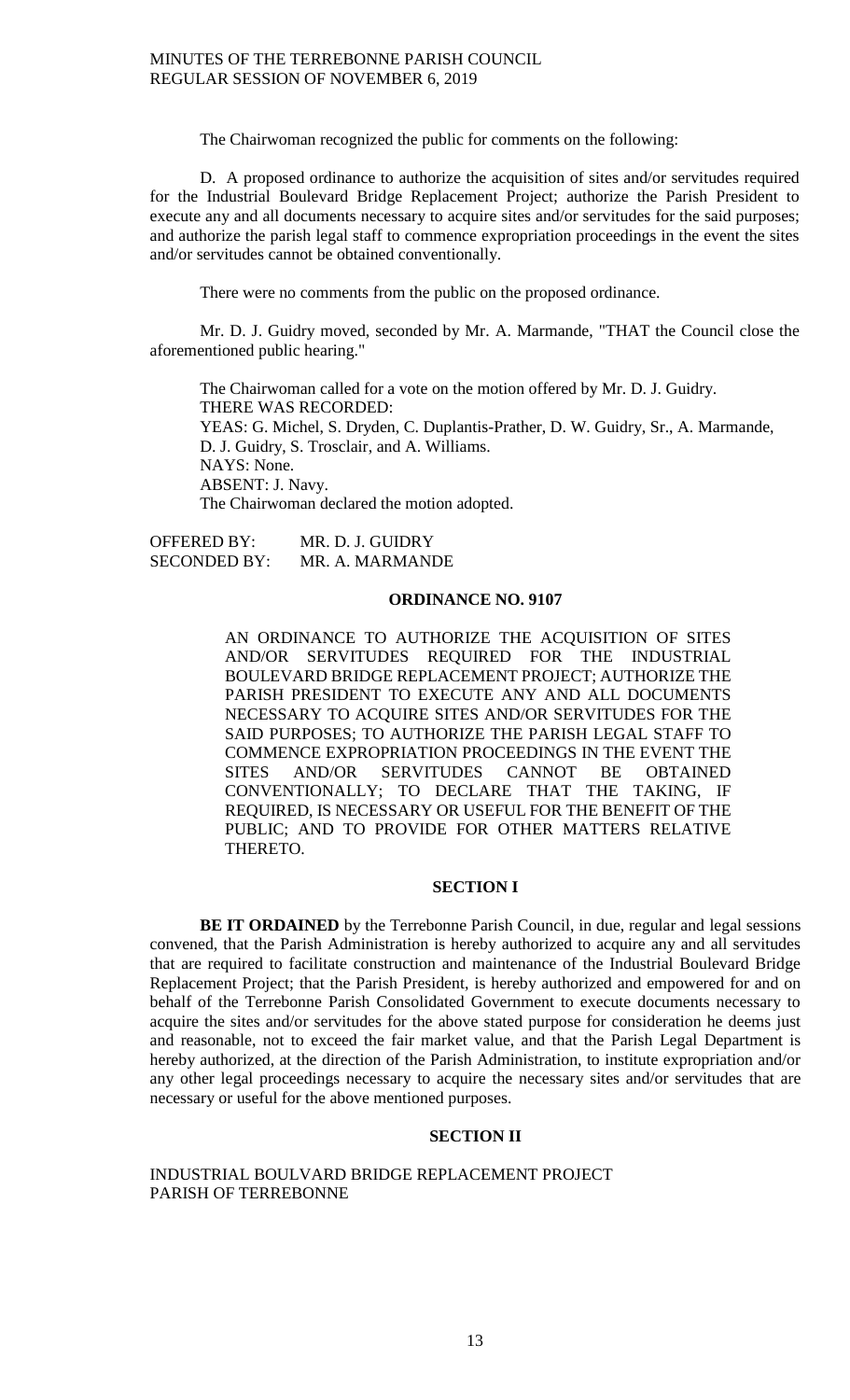This project will involve constructing a new bridge to replace the existing bridge on Industrial Boulevard crossing Woodlawn Bayou.

The construction of the above described project will be conducive to the public interest, convenience and safety and will enable Terrebonne Parish Consolidated Government (TPCG) to properly fulfill the functions imposed upon it by law.

The proper construction of said described project is dependent upon the acquisition of the rights of way as fixed by the Parish Engineer, Office of Engineering, for the said project and such other rights as may be appurtenant thereto.

It is necessary and useful to take, by expropriation for construction purposes, and other public purposes, and in the manner provided by law, in the servitude or in full ownership, the property and property rights not otherwise acquired which are needed for the proper construction of said project, if amicable acquisition is not possible.

## **SECTION III**

If any word, clause, phrase, section or other portion of this ordinance shall be declared null, void, invalid, illegal, or unconstitutional, the remaining words, clauses, phrases, sections and other portions of this ordinance shall remain in full force and effect, the provisions of this ordinance hereby being declared to be severable.

## **SECTION IV**

This ordinance shall become effective upon approval by the Parish President or as otherwise provided in Section 2-13(b) of the Home Rule Charter for a Consolidated Government for Terrebonne Parish, whichever occurs sooner.

This ordinance, having been introduced and laid on the table for at least two weeks, was voted upon as follows:

## THERE WAS RECORDED:

YEAS: G. Michel, S. Dryden, C. Duplantis-Prather D. W. Guidry, Sr., A. Marmande, D.J. Guidry, S. Trosclair, and A. Williams. NAYS: None. NOT VOTING: None. ABSTAINING: None. ABSENT: J. Navy. The Chairwoman declared the ordinance adopted on this, the 6th day of November 2019.

The Chairwoman recognized the public for comments on the following:

E. The Proposed 2020 Parish Budget and Five Year Capital Outlay Budget.

There were no comments from the public on the proposed ordinance.

Mr. G. Michel moved, seconded by Mr. D. J. Guidry, "THAT the Council continue the aforementioned public hearing at the November 20, 2019 Regular Council Session."

The Chairwoman called for a vote on the motion offered by Mr. G. Michel. THERE WAS RECORDED: YEAS: G. Michel, S. Dryden, C. Duplantis-Prather, D. W. Guidry, Sr., A. Marmande, D. J. Guidry, S. Trosclair, and A. Williams. NAYS: None. ABSENT: J. Navy. The Chairwoman declared the motion adopted.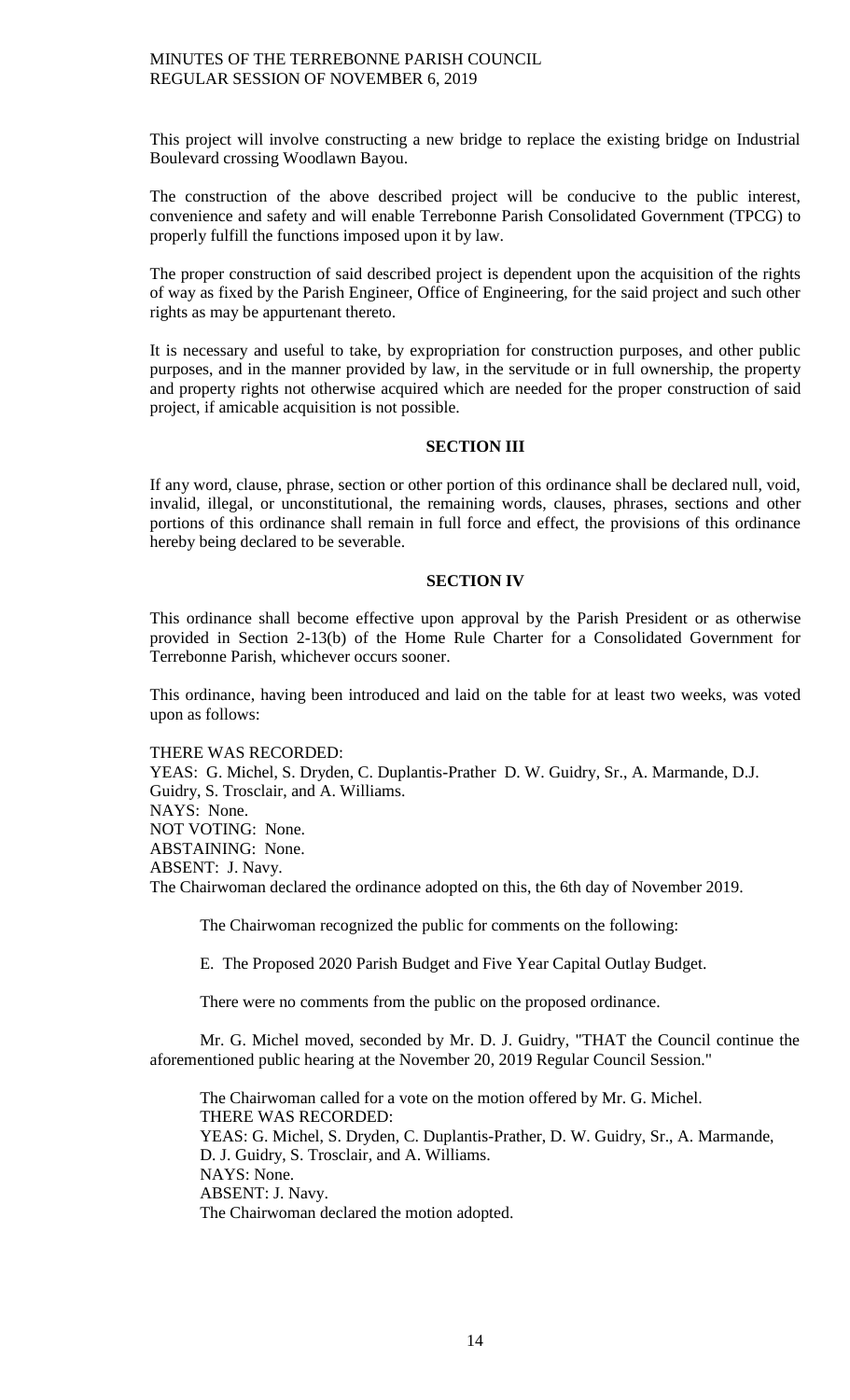Mr. G. Michel moved, seconded by Mr. S. Dryden, "THAT the Council return to the regular order of business."

The Chairwoman called for a vote on the motion offered by Mr. G. Michel. THERE WAS RECORDED: YEAS: G. Michel, S. Dryden, C. Duplantis-Prather, D. W. Guidry, Sr., A. Marmande, D. J. Guidry, S. Trosclair, J. Navy, and A. Williams. NAYS: None. ABSENT: J. Navy. The Chairwoman declared the motion adopted.

The Chairwoman called for a report on the Community Development and Planning Committee meeting held on 11/4/19, whereupon the Committee Chairman rendered the following:

#### **COMMUNITY DEVELOPMENT & PLANNING COMMITTEE**

#### **NOVEMBER 4, 2019**

The Chairman, Steve Trosclair, called the Community Development & Planning Committee meeting to order at 5:31 p.m. in the Terrebonne Parish Council Meeting Room with an Invocation offered by Committee Member A. Williams and the Pledge of Allegiance led by Committee Member A. Marmande. Upon roll call, Committee Members recorded as present were: G. Michel, S. Dryden, C. Duplantis-Prather, D. W. Guidry, Sr., A. Marmande, D. J. Guidry, S. Trosclair, J. Navy and A. Williams. A quorum was declared present.

OFFERED BY: MR. J. NAVY SECONDED BY: MS. A. WILLIAMS

#### **RESOLUTION NO. 19-395**

**WHEREAS**, the U.S. Department of Housing and Urban Development requires Public Housing Agency's to have an Administrative Plan to ensure compliance with federal laws, regulations and notices and must establish policy and procedures to clarify federal requirement and to ensure consistency in program day to day operation,

**WHEREAS**, changes that are required in certain aspects of the program are to be submitted for approval,

**WHEREAS**, Terrebonne Parish Consolidated Government Section 8 Program would amend the current Administrative Plan to reflect these changes,

**NOW, THEREFORE BE IT RESOLVED** that the Terrebonne Parish Council, on behalf of the Terrebonne Parish Consolidated Government, does hereby adopt the current changes to the Terrebonne Parish Consolidated Government Section 8 Program Administrative Plan.

## **THERE WAS RECORDED:**

YEAS: G. Michel, S. Dryden, C. Duplantis-Prather, D. W. Guidry, Sr., A. Marmande, Sr., D. J. Guidry, S. Trosclair, J. Navy, and A. Williams. NAYS: None. ABSTAINING: None. ABSENT: None. The Chairman declared the resolution adopted on this the  $4^{TH}$  day of November 2019.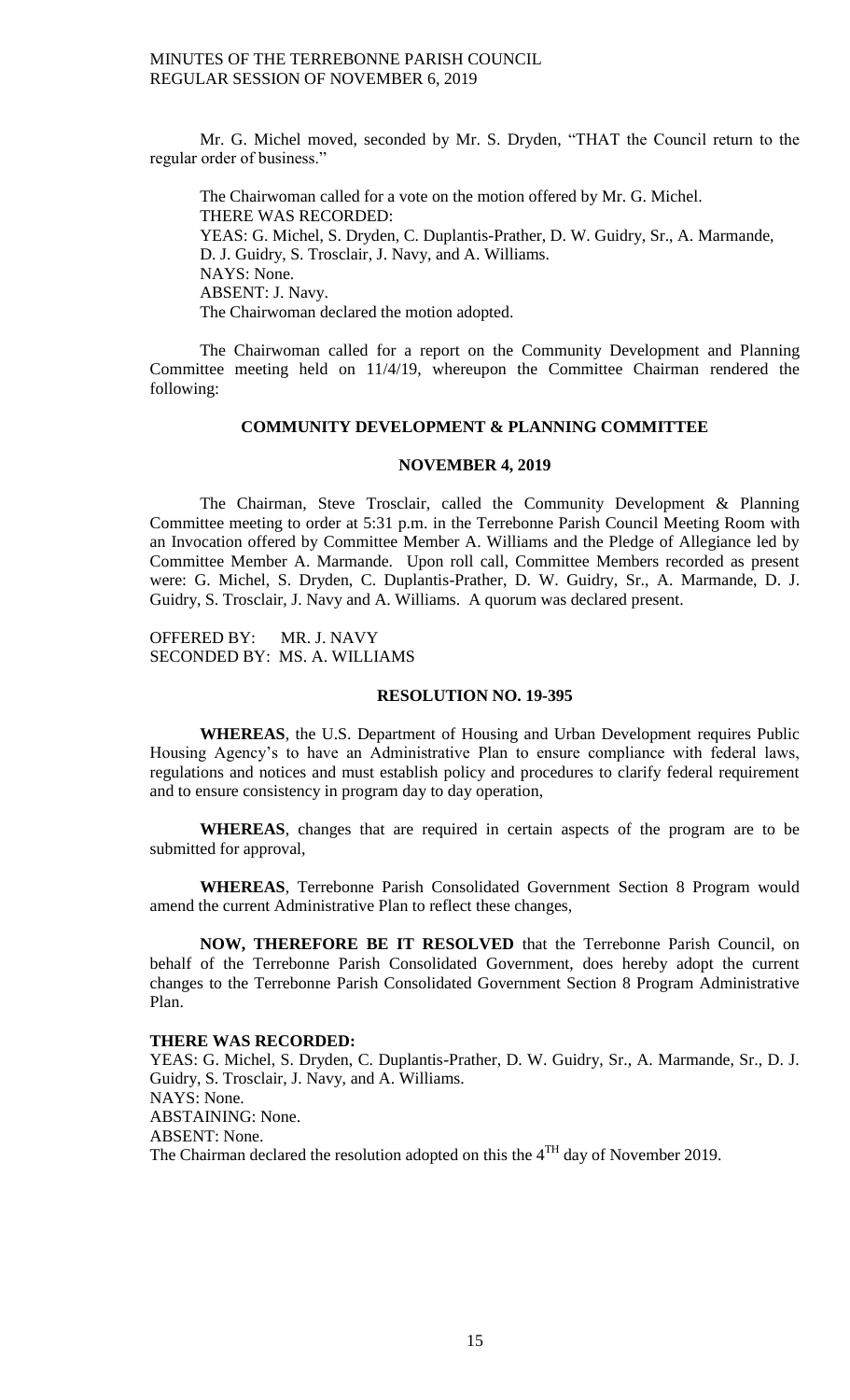OFFERED BY: MR. D. J. GUIDRY SECONDED BY: MR. J. NAVY

#### **RESOLUTION NO. 19-396**

A RESOLUTION OBLIGATING THE NECESSARY FUNDING UNDER THE TERREBONNE PARISH FLOOD HAZARD MITIGATION GRANT PROGRAM/HURRICANE GUSTAV, PROJECT NO 1786-109-0006 TO COMPLETE THE STRUCTURE ELEVATION OF 380 CLEVELAND STREET, HOUMA, LA 70363.

**WHEREAS**, the Terrebonne Parish Consolidated Government has been formally notified by FEMA that the Hurricane Gustav Flood Hazard Mitigation Grant Program (HMGP), Project No. 1786-109-0006, can proceed with the mitigation of the following property:

> Address: 380 Cleveland Street Houma, LA 70364

Owned by: Joseph and Miranda Jeblonski;

**WHEREAS**, under the administrative guidance of Solutient, the required "elevation packet" has been prepared and executed for the property owner recommending elevation through the HMGP program.

**NOW, THEREFORE, BE IT RESOLVED,** by the Terrebonne Parish Council that the necessary funding under the Terrebonne Parish Flood Hazard Mitigation Grant Program/Hurricane Gustav, Project No. 1786-109-0006 be hereby obligated to mitigate the property **above.**

#### **THERE WAS RECORDED:**

YEAS: G. Michel, S. Dryden, C. Duplantis-Prather, D. W. Guidry, Sr., A. Marmande, Sr., D. J. Guidry, S. Trosclair, J. Navy, and A. Williams. NAYS: None. ABSTAINING: None. ABSENT: None. The Chairman declared the resolution adopted on this the  $4^{TH}$  day of November 2019.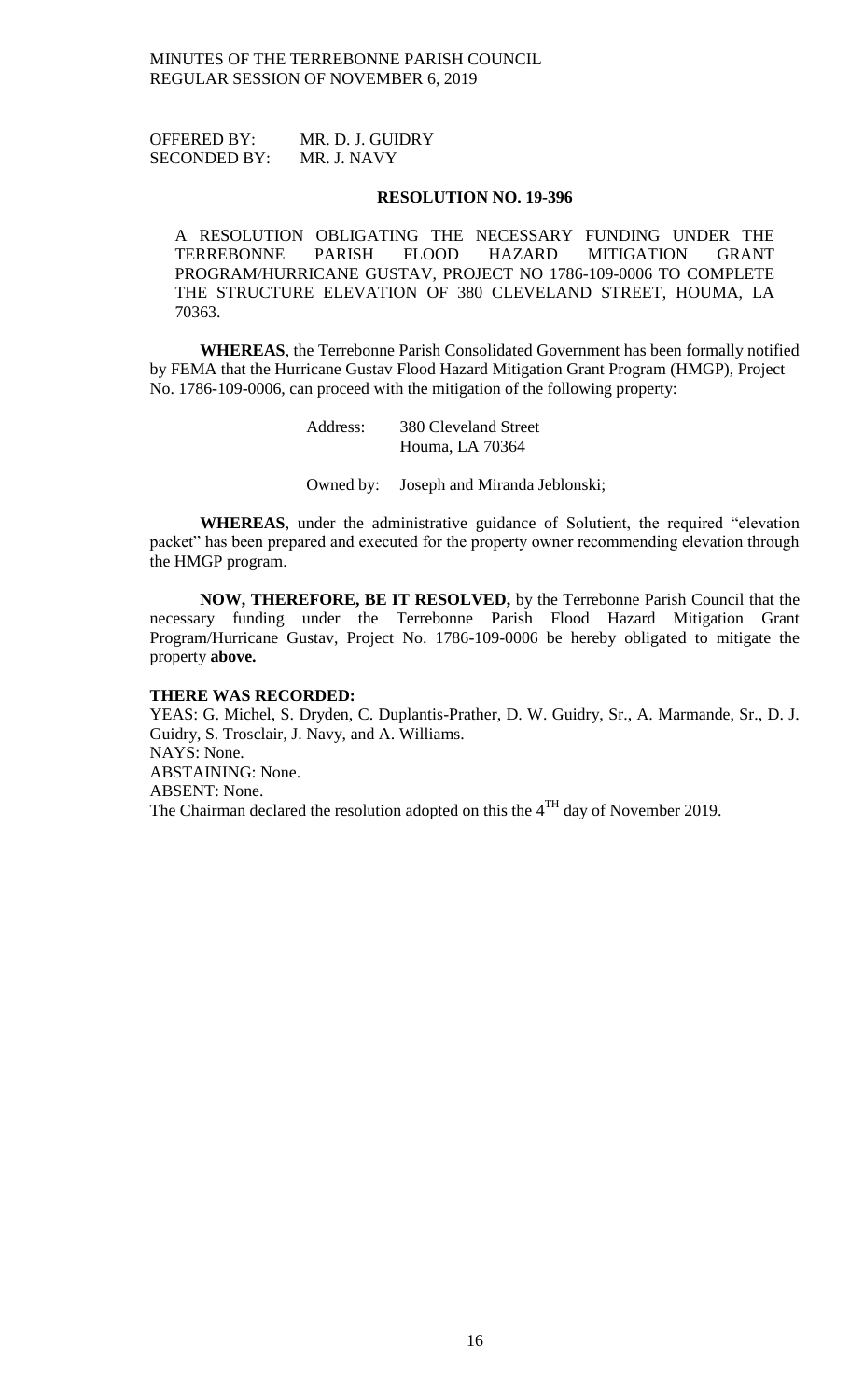## OFFERED BY: MS. C. DUPLANTIS-PRATHER SECONDED BY: MR. G. MICHEL

### **RESOLUTION NO. 19-397**

A RESOLUTION OBLIGATING THE NECESSARY FUNDING UNDER THE TERREBONNE PARISH FLOOD MITIGATION ASSISTANCE GRANT PROGRAM PROJECT NO. FMA-PJ-06-LA-2017-017 FOR THE ELEVATION OF 603 WESTVIEW DRIVE HOUMA, LA 70364.

**WHEREAS**, the Terrebonne Parish Consolidated Government has been formally notified by FEMA and the Governor's Office of Homeland Security and Preparedness that the Flood Mitigation Assistance Grant, Project No. FMA-PJ-06-LA-2017-017 is awarded, that the Parish is authorized to proceed with the mitigation of the following property:

| Address: | 603 Westview Drive |
|----------|--------------------|
|          | Houma, LA 70364;   |

Owned by: Eric Brooks

**WHEREAS**, under the administrative guidance of Solutient, the required "elevation packet" has been prepared and executed by the Solutient Corporation recommending elevation of this severe repetitive loss property through the FMA program.

**NOW, THEREFORE, BE IT RESOLVED**, by the Terrebonne Parish Council that the necessary funding under the Terrebonne Parish FEMA funded Flood Mitigation Assistance Program, Project No FMA-PJ-06-LA-2017-017 be hereby obligated to mitigate the structure identified above**.**

#### **THERE WAS RECORDED:**

YEAS: G. Michel, S. Dryden, C. Duplantis-Prather, D. W. Guidry, Sr., A. Marmande, Sr., D. J. Guidry, S. Trosclair, J. Navy, and A. Williams. NAYS: None. ABSTAINING: None. ABSENT: None. The Chairman declared the resolution adopted on this the  $4<sup>TH</sup>$  day of November 2019.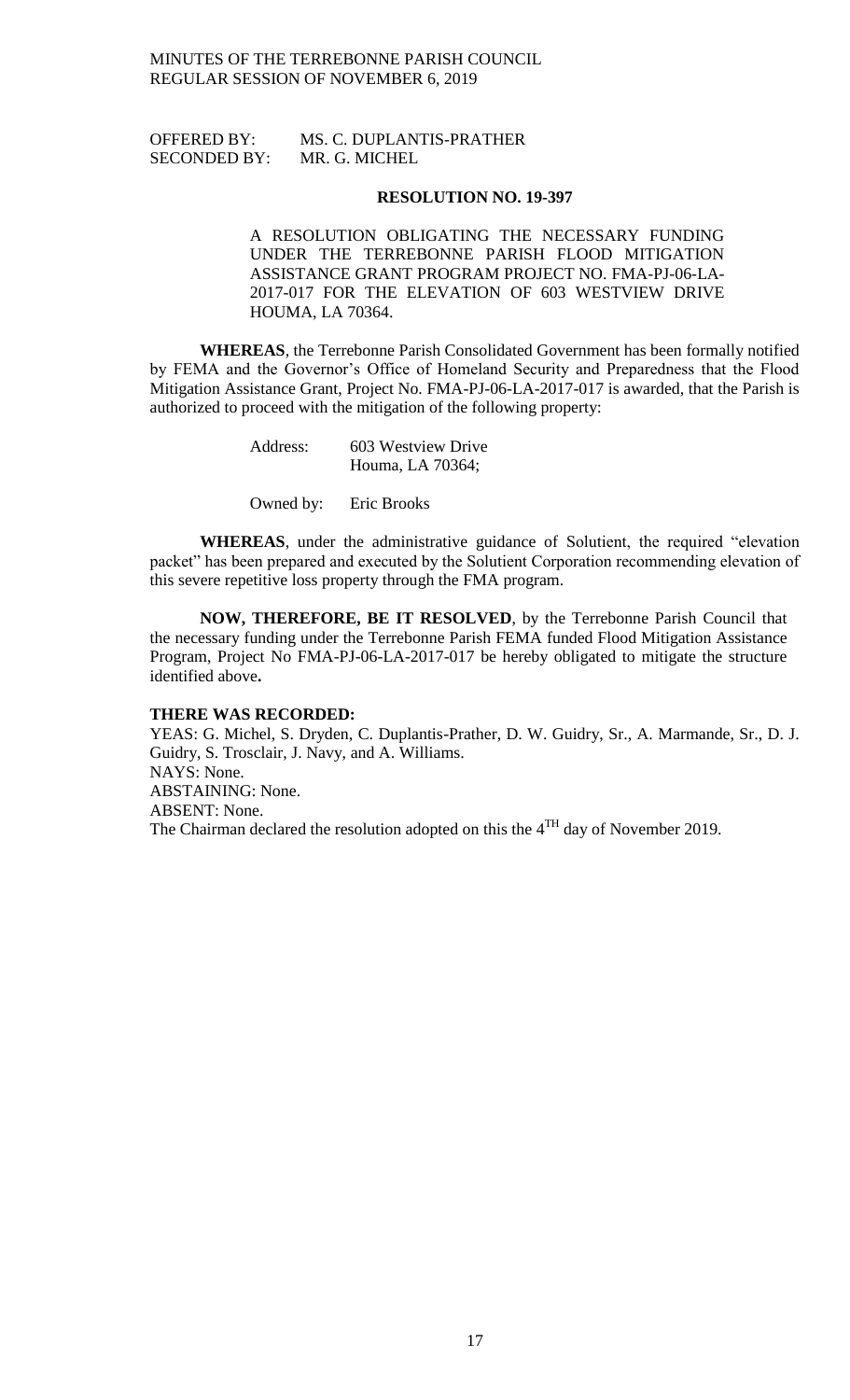OFFERED BY: MR. G MICHEL SECONDED BY: MR. D. W. GUIDRY, SR.

#### **RESOLUTION NO. 19-398**

SUPPORTING AND AUTHORIZING THE PARISH PRESIDENT IN PARTNERSHIP WITH TERREBONNE PARISH CONSOLIDATED WATERWORKS DISTRICT NO. 1 TO APPLY FOR FUNDING FROM THE COMMUNITY WATER ENRICHMENT FUND IN ORDER TO COMPLETE THE AT BAYOU COUNTRY SPORTS PARK FROM LA HWY 311 TO VALHI BOULEVARD; AND

**WHEREAS**, the Terrebonne Parish Consolidated Government (TPCG) and Consolidated Waterworks District No. 1 (CWW1) have been successful in previous applications for funding allocated by the State for improvements to infrastructure from the Community Water Enrichment Fund (CWEF), and

**WHEREAS,** the funding will complete the connection of the water line from LA Hwy 311 to Valhi Boulevard at the Bayou Country Sports Park; and

**WHEREAS,** a formal application is required by the State in order to be considered for allocation of the funds; and

**WHEREAS,** the CWW1 Board issued a resolution supporting the Parish's application and expenditure of the maximum allocation amount of \$143,000;

**NOW, THEREFORE, BE IT RESOLVED** by the Terrebonne Parish Council that the Parish President is hereby authorized to prepare an application to the State to fund the completion of the waterline from LA Hwy 311 to Valhi Boulevard at the Bayou Country Sports Park and execute any and all documents and/or agreements relative thereto.

### **THERE WAS RECORDED:**

YEAS: G. Michel, S. Dryden, C. Duplantis-Prather, D. W. Guidry, Sr., A. Marmande, Sr., D. J. Guidry, S. Trosclair, J. Navy, and A. Williams. NAYS: None. ABSTAINING: None. ABSENT: None. The Chairman declared the resolution adopted on this the  $4<sup>TH</sup>$  day of November 2019.

Ms. A. Williams moved, seconded by Mr. G. Michel, "THAT, the Community Development and Planning Committee rescind the condemnation for the property located at 116 Alex Williams Lane, owned by the Estate of Charles Johnson and Hilda Woodley."

The Chairman called for the vote on the motion offered by Ms. A. Williams. THERE WAS RECORDED: YEAS: A. Williams, G. Michel, S. Dryden, C. Duplantis-Prather, D. W. Guidry, Sr., A. Marmande, D. J. Guidry, S. Trosclair and J. Navy. NAYS: None. ABSENT: None. The Chairman declared the motion adopted.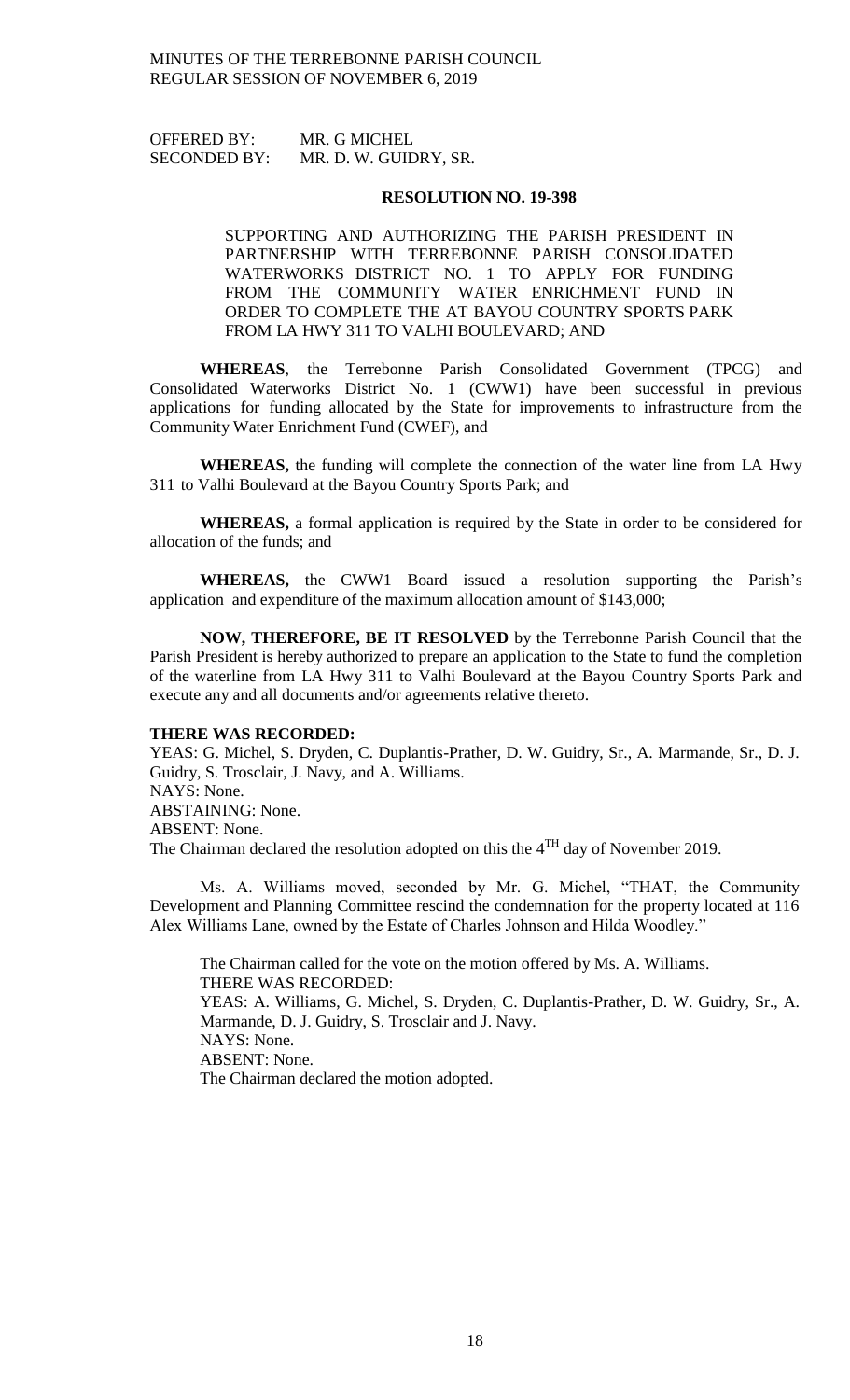Upon questioning from Committee Member G. Michel regarding the total funding allocation, Chief Finance Officer K. Mauldin explained that the \$165,000 is the total amount of the funding approved; stating that there is a possible 25% match but she will do further research pertaining to the match amount. She also stated that if there is a match, Administration would have to request a budget amendment.

Upon questioning from Committee Member J. Navy pertaining to the crime cameras, Chief Finance Officer K. Mauldin stated that the crime cameras were requested in the LGAP funding that the Parish applied for in 2019.

OFFERED BY: MS. C. DUPLANTIS-PRATHER SECONDED BY: MR. D. W. GUIDRY, SR.

#### **RESOLUTION NO. 19-399**

AUTHORIZING THE PARISH PRESIDENT TO PURSUE FUNDING FROM THE LOCAL GOVERNMENT ASSISTANCE PROGRAM IN ORDER TO PROVIDE EQUIPMENT FOR THE HOUMA FIRE DEPARTMENT AND TERREBONNE FIRE DISTRICT 6 IN ADDITION TO PROVIDING VEHICLES FOR HOUSING AND HUMAN SERVICES, PLANNING AND ZONING, AND HOUMA POLICE DEPARTMENTS.

**WHEREAS**, the Terrebonne Parish Consolidated Government has an opportunity to apply for funding allocated by the State for improvements to infrastructure from the Local Government Assistance Program (LGAP), and

**WHEREAS,** it has been reported that the Houma Fire Department and Terrebonne Parish Fire District 6 are in need of life saving equipment; and

**WHEREAS,** Planning and Zoning Department vehicles are also utilized for initial damage assessment in the storm recovery and response process and Housing and Human Services are in need of a vehicle to assist with providing outreach and services to those in the public that are most in need and Administration will receive a new pool car that can be utilized by all departments; and

**WHEREAS,** the Police require reliable transportation to have an appropriate community presence and monitor and respond to emergency situations; and

**WHEREAS,** each of these items can be obtained by the Parish are available for LGAP funding;

**NOW, THEREFORE, BE IT RESOLVED** by the Terrebonne Parish Council that the Parish President is hereby authorized to seek funding from LGAP for the critical equipment and the department vehicles and to sign and submit applications and execute agreements relative thereto.

#### **THERE WAS RECORDED:**

YEAS: G. Michel, S. Dryden, C. Duplantis-Prather, D. W. Guidry, Sr., A. Marmande, Sr., D. J. Guidry, S. Trosclair, J. Navy, and A. Williams. NAYS: None. ABSTAINING: None. ABSENT: None. The Chairman declared the resolution adopted on this the  $4<sup>th</sup>$  day of November 2019.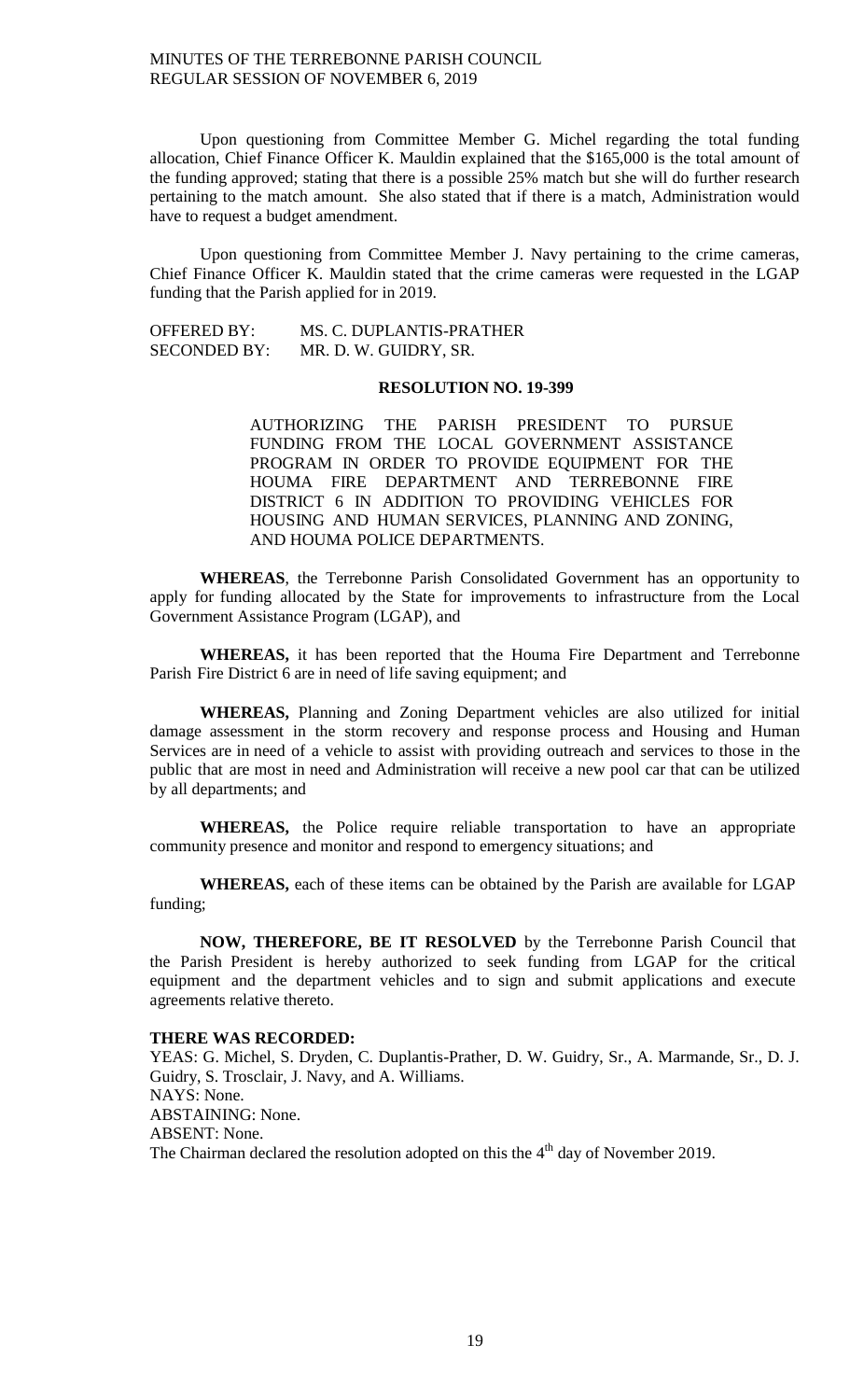Mr. D. J. Guidry moved, seconded by Ms. C. Duplantis-Prather, "THAT, there being no further business to come before the Community Development & Planning Committee, the meeting be adjourned."

The Chairman called for the vote on the motion offered by Mr. D. J. Guidry. THERE WAS RECORDED: YEAS: G. Michel, S. Dryden, C. Duplantis-Prather, D. W. Guidry, Sr., A. Marmande, D. J. Guidry, S. Trosclair, J. Navy and A. Williams. NAYS: None. ABSENT: None. The Chairman declared the motion adopted and the meeting was adjourned at 5:36 p.m.

Steve Trosclair, Chairman

Tammy E. Triggs, Minute Clerk

Mr. S. Trosclair moved, seconded by Mr. G. Michel, "THAT the Council accept and ratify the minutes of the Community Development and Planning Committee meeting held on 11/4/19."

The Chairwoman called for a vote on the motion offered by Mr. S. Trosclair. THERE WAS RECORDED: YEAS: G. Michel, S. Dryden, C. Duplantis-Prather, D. W. Guidry, Sr., A. Marmande, D. J. Guidry, S. Trosclair, J. Navy, and A. Williams. NAYS: None. ABSENT: None. The Chairwoman declared the motion adopted.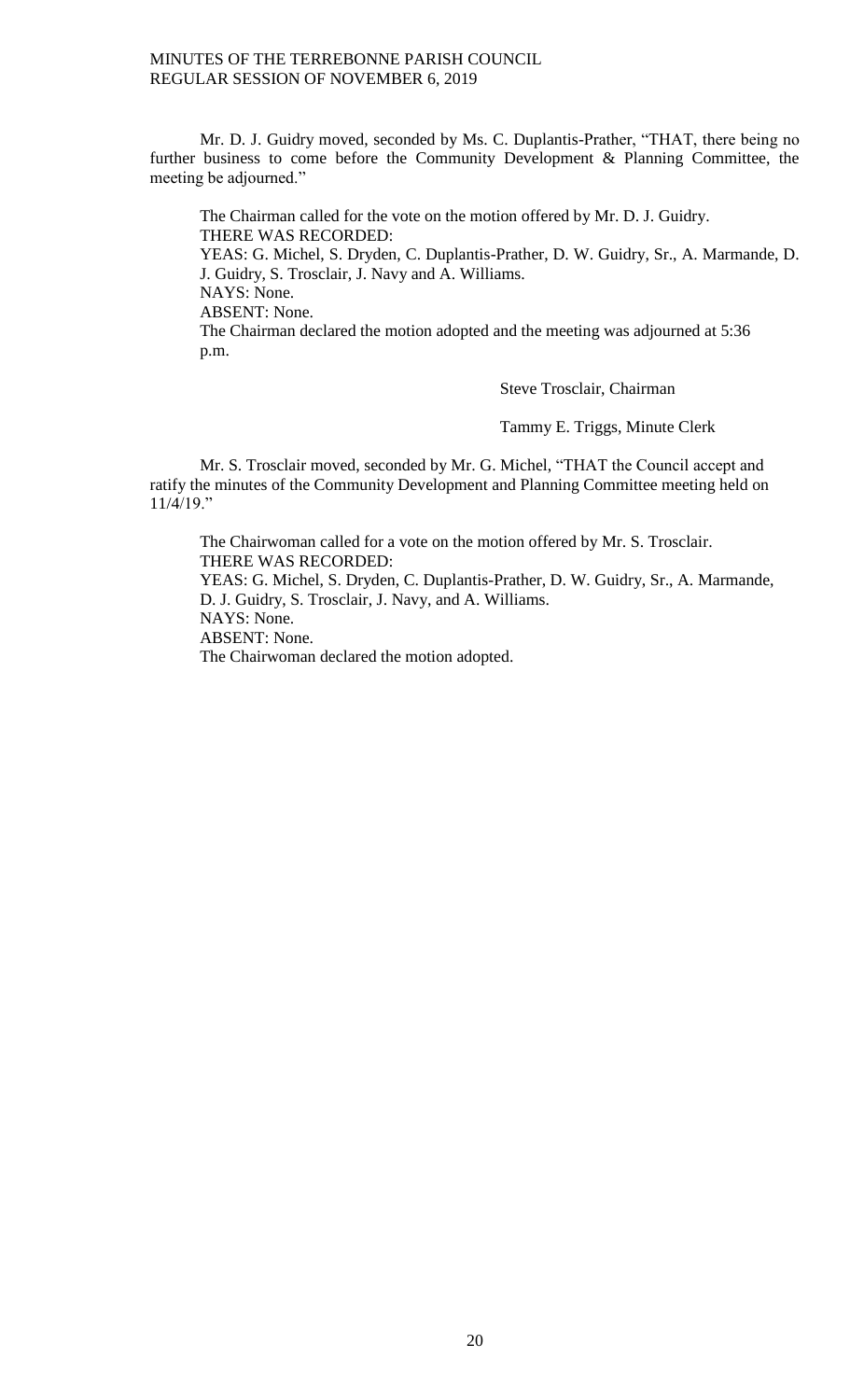The Chairwoman called for a report on the Public Services Committee meeting held on 11/4/19, whereupon the Committee Chairman, noting ratification of minutes calls a public hearing on November 20, 2019 at 6:30 p.m., rendered the following:

#### **PUBLIC SERVICES COMMITTEE**

#### **NOVEMBER 4, 2019**

The Chairman, Dirk J. Guidry, called the Public Services Committee meeting to order at 5:37 p.m. in the Terrebonne Parish Council Meeting Room with an Invocation offered by Committee Member C. Duplantis-Prather and the Pledge of Allegiance led by Committee Member S. Trosclair. Upon roll call, Committee Members recorded as present were: G. Michel, S. Dryden, C. Duplantis-Prather, D. W. Guidry, Sr., A. Marmande, D. J. Guidry, S. Trosclair, J. Navy and A. Williams. A quorum was declared present.

| <b>OFFERED BY:</b>  | MR. D. W. GUIDRY, SR. |
|---------------------|-----------------------|
| <b>SECONDED BY:</b> | MR. A. MARMANDE       |

#### **RESOLUTION NO. 19-400**

A resolution authorizing final design waivers to the LaDOTD design standards in order to avoid problematic Right-of-Way acquisitions and construction difficulties, State Project No. H.011533, Hanson Canal Bridge Replacement, Parish Project No. 19-BRG-19, Terrebonne Parish, Louisiana.

**WHEREAS**, the LaDOTD Minimum Design Guidelines, AASHTO Roadside Design Guide, and Road Design Manual recommendations and requirements for lane width, shoulder width and type, bridge width, clear zone width, taper, and slopes cannot be met within the construction limits, difficult site geometry and Right-of Way constraints, and

**WHEREAS**, design exceptions are needed to fit within these constraints, and

**WHEREAS,** the design exceptions are for lane width, shoulder width and type, bridge width, clear zone width, taper, and slopes, and

**WHEREAS**, the proposed design features match or exceed the existing conditions, thus all users can share the same travel lanes, allowing it to be considered a complete street, and

**WHEREAS**, it is desirous of the Terrebonne Parish Consolidated Government to minimize costs related to this project, and

**WHEREAS**, the final design waivers will avoid problematic Right-of-Way acquisitions and construction difficulties, and

**WHEREAS**, the Terrebonne Parish Administration supports this request for the final design waivers, and

**NOW, THEREFORE BE IT RESOLVED** that the Terrebonne Parish Council (Public Services Committee), on behalf of the Terrebonne Parish Consolidated Government, determines that the Final Design Waivers for the project are acceptable to the Terrebonne Parish Council. The Terrebonne Parish Council hereby requests the waivers to the recommended design standards and guidelines be made by LaDOTD when the project is constructed.

#### **THERE WAS RECORDED:**

YEAS: G. Michel, S. Dryden, C. Duplantis-Prather, D. W. Guidry, Sr., A. Marmande, Sr., D. J. Guidry, S. Trosclair, J. Navy, and A. Williams. NAYS: None.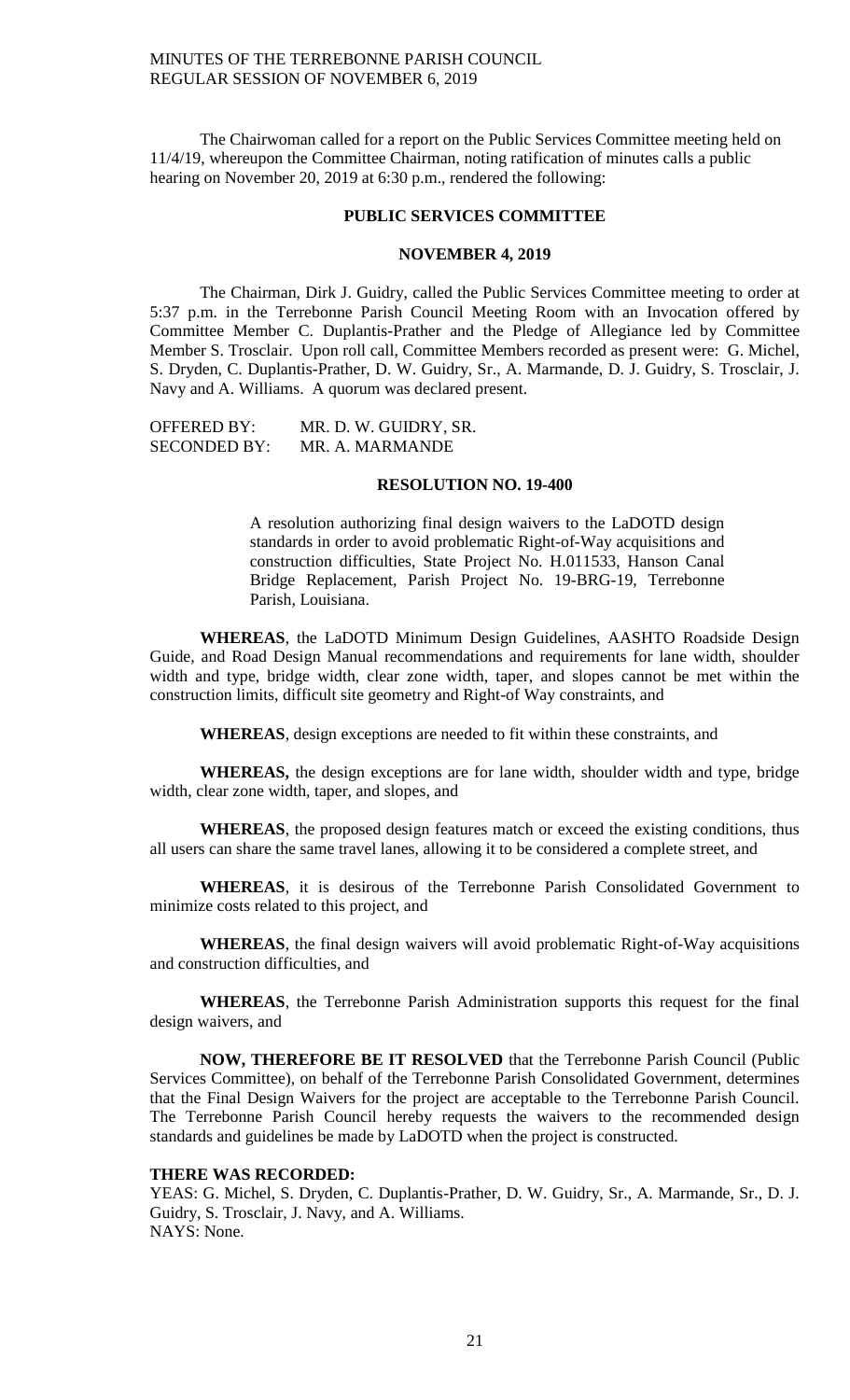ABSTAINING: None. ABSENT: None. The Chairman declared the resolution adopted on this the  $4<sup>th</sup>$  day of November 2019.

OFFERED BY: MR. D. W. GUIDRY, SR.<br>SECONDED BY: MR. J. NAVY SECONDED BY:

#### **RESOLUTION NO. 19-401**

A resolution authorizing the execution of Change Order No. 3 for the Construction Agreement for Parish Project No. 18-PARK-05, Bayou Country Sports Park Phase 1-F Soccer Concessions, Terrebonne Parish, Louisiana.

**WHEREAS**, the Terrebonne Parish Consolidated Government entered into a contract dated January 24, 2019 with LA Contracting Enterprise, LLC, for Parish Project No. 18-PARK-05, Bayou Country Sports Park Phase 1-F Soccer Concessions, Terrebonne Parish, Louisiana, and

**WHEREAS**, it is necessary to adjust contract quantities with installed quantities and to install additional sod, and

**WHEREAS**, this change order will increase the overall contract price by Eight Thousand, Four Hundred Fifteen Dollars and No Cents (\$8,415.00), and

**WHEREAS**, additional time of fourteen (14) days to perform the additional work, and

**WHEREAS**, this Change Order No. 3 has been recommended by the Engineer, All South Consulting Engineers, LLC, for this project, and

**NOW, THEREFORE BE IT RESOLVED** that the Terrebonne Parish Council on behalf of the Terrebonne Parish Consolidated Government, does hereby approve and authorize the execution by Terrebonne Parish President Gordon E. Dove of Change Order No. 3 to the construction agreement with LA Contracting Enterprise, LLC for Parish Project No. 18-PARK-05, Bayou Country Sports Park Phase 1-F Soccer Concessions, Terrebonne Parish, Louisiana, for an increase to the contract amount in the amount of Eight Thousand, Four Hundred Fifteen Dollars and No Cents (\$8,415.00) with an increase of fourteen (14) days in construction time.

**BE IT FURTHER RESOLVED** that a certified copy of the resolution be forwarded to Engineer, All South Consulting Engineers, LLC.

#### **THERE WAS RECORDED:**

YEAS: G. Michel, S. Dryden, C. Duplantis-Prather, D. W. Guidry, Sr., A. Marmande, Sr., D. J. Guidry, S. Trosclair, J. Navy, and A. Williams. NAYS: None. ABSTAINING: None. ABSENT: None. The Chairman declared the resolution adopted on this the  $4<sup>th</sup>$  day of November 2019.

Ms. C. Duplantis-Prather moved, seconded by Mr. A. Marmande, "THAT, the Public Services Committee introduce an ordinance to amend the existing "No Parking Any Time" on the north side of Buron Street to extend from the intersection with Mahler Street to the intersection with Engeron Street, then from the intersection with Leona Street to Grand Caillou Road and call a public hearing on November 20, 2019 at 6:30."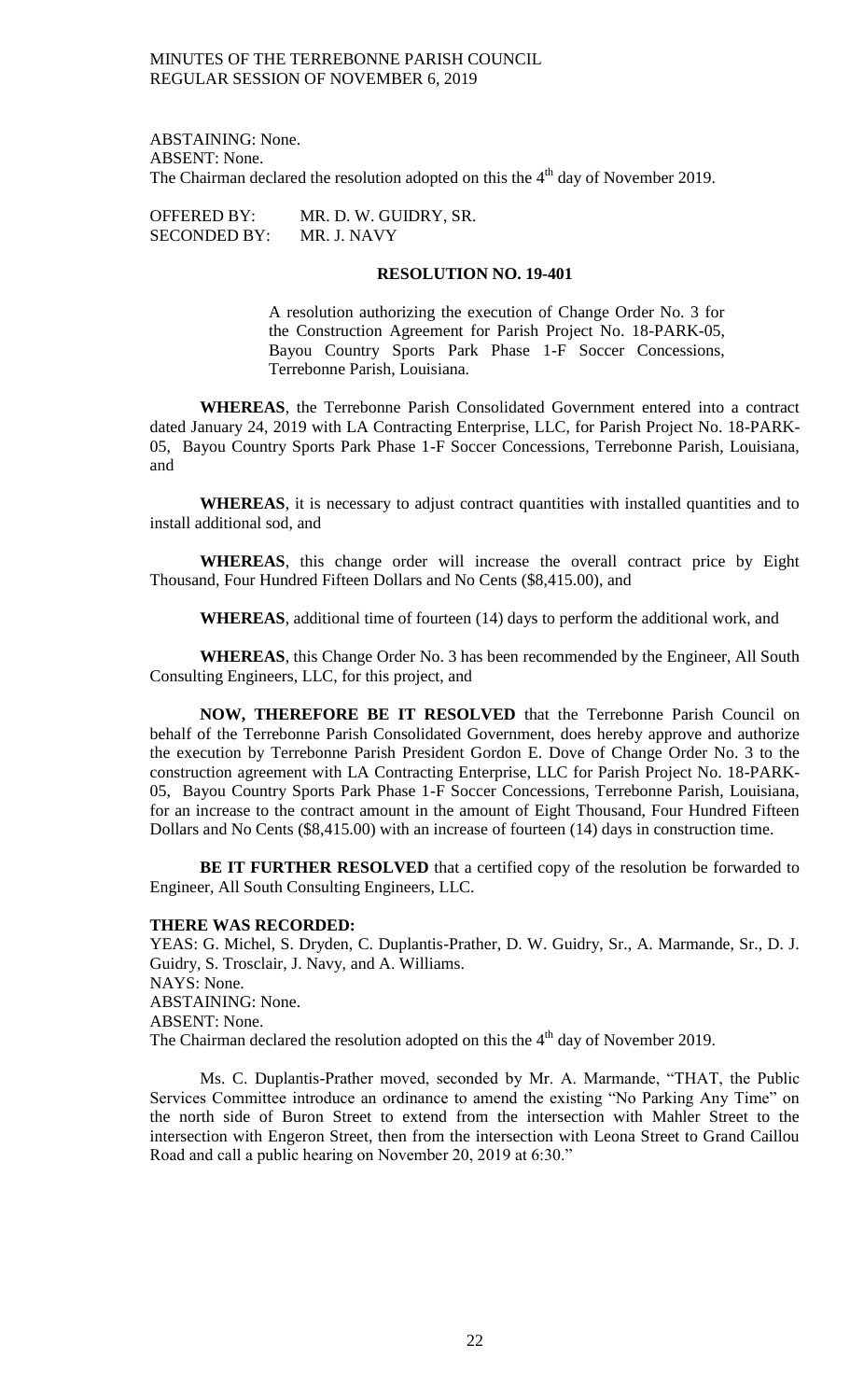The Chairman called for the vote on the motion offered by Ms. C. Duplantis-Prather. THERE WAS RECORDED: YEAS: G. Michel, S. Dryden, C. Duplantis-Prather, D. W. Guidry, Sr., A. Marmande, D. J. Guidry, S. Trosclair, J. Navy and A. Williams. NAYS: None. ABSENT: None. The Chairman declared the motion adopted.

Mr. S. Trosclair moved, seconded by Mr. A. Marmande, "THAT, there being no further business to come before the Public Services Committee, the meeting be adjourned."

The Chairman called for the vote on the motion offered by Mr. S. Trosclair. THERE WAS RECORDED:

YEAS: G. Michel, S. Dryden, C. Duplantis-Prather, D. W. Guidry, Sr., A. Marmande, D. J. Guidry, S. Trosclair, J. Navy and A. Williams.

NAYS: None.

ABSENT: None.

The Chairman declared the motion adopted and the meeting was adjourned at 5:39 p.m.

Dirk J. Guidry, Chairman

Tammy E. Triggs, Minute Clerk

Mr. D. J. Guidry moved, seconded by Mr. S. Trosclair, "THAT the Council accept and ratify the minutes of the Public Services Committee meeting held on 11/4/19."

The Chairwoman called for a vote on the motion offered by Mr. D. J. Guidry. THERE WAS RECORDED: YEAS: G. Michel, S. Dryden, C. Duplantis-Prather, D. W. Guidry, Sr., A. Marmande, D. J. Guidry, S. Trosclair, J. Navy, and A. Williams. NAYS: None. ABSENT: None. The Chairwoman declared the motion adopted.

The Chairwoman called for a report on the Budget and Finance Committee meeting held on 11/4/19, whereupon the Committee Chairman, noting that ratification of minutes calls public hearings on November 20, 2019 at 6:30 p.m., rendered the following:

#### **BUDGET & FINANCE COMMITTEE**

### **NOVEMBER 4, 2019**

The Chairman, John Navy, called the Budget & Finance Committee meeting to order at 5:41 p.m. in the Terrebonne Parish Council Meeting Room with an Invocation led by Committee Member A. Williams and the Pledge of Allegiance led by Committee Member S. Trosclair. Upon roll call, Committee Members recorded as present were: G. Michel, S. Dryden, C. Duplantis-Prather, D. W. Guidry, Sr., A. Marmande, D. J. Guidry, S. Trosclair, J. Navy and A. Williams. A quorum was declared present.

Ms. C. Duplantis-Prather moved, seconded by Mr. D. J. Guidry, "THAT, the Budget & Finance Committee introduce an ordinance to declare as surplus a tax property located at 114 Gustave Court adjudicated to Terrebonne Parish Consolidated Government and to acquire authorization to dispose of said property in accordance with LA R.S. 47:2196; and call a public hearing on said matters on Wednesday, November 20, 2019 at 6:30 p.m."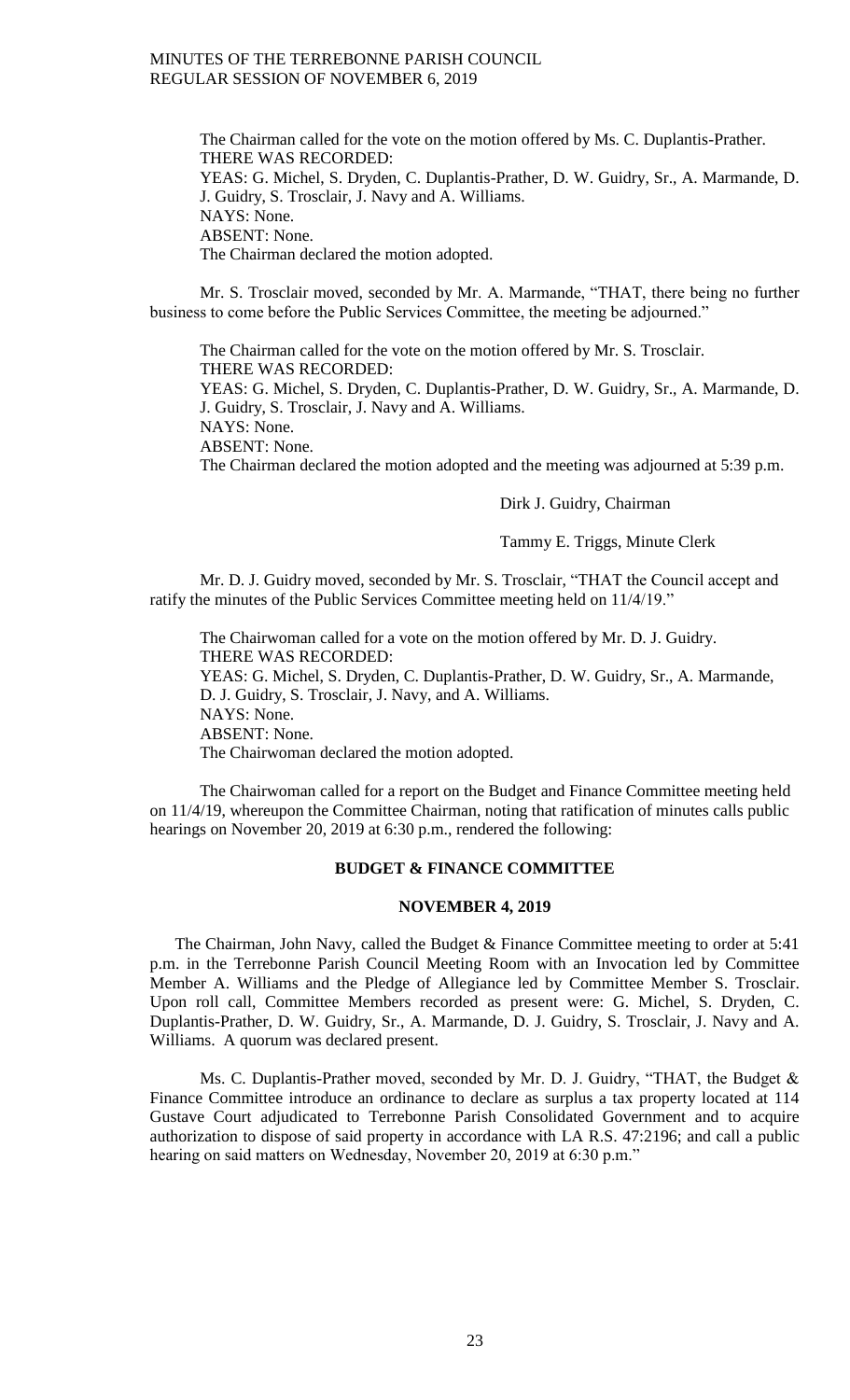The Chairman called for the vote on the motion offered by Ms. C. Duplantis-Prather. THERE WAS RECORDED: YEAS: G. Michel, S. Dryden, C. Duplantis-Prather, D. W. Guidry, Sr., A. Marmande, D. J. Guidry, S. Trosclair, J. Navy and A. Williams. NAYS: None. ABSENT: None. The Chairman declared the motion adopted.

OFFERED BY: MR. S. TROSCLAIR SECONDED BY: MR. G.MICHEL

### **RESOLUTION NO. 19-402**

AUTHORIZING THE PARISH PRESIDENT TO EXECUTE AN INTERGOVERNMENTAL AGREEMENT BETWEEN THE TERREBONNE PARISH CONSOLIDATED GOVERNMENT AND THE LAFOURCHE PARISH FIRE PROTECTION DISTRICT NUMBER SIX (6), AND TO PROVIDE FOR RELATED MATTERS,

**WHEREAS**, the "Local Services Law," LA. R.S. 33:132, et seq. "authorize public subdivisions to make agreements between or among themselves and allow the purchase of surplus materials and supplies by one public entity from another public entity without going through the public auction or public bid process" (La. Atty Gen. Op. No. 05-0143 (Aug. 8, 2005)); and

**WHEREAS**, Article VII, Section 14(E) of the Constitution of the State of Louisiana and Louisiana Revised Statute 38:2319.21 authorizes the "donation or exchange of movable surplus property between or among political subdivisions whose functions include public safety"; and

**WHEREAS**, the Lafourche Parish Fire District 6 declared a 2000 International Rescue Vehicle bearing VIN 1HTMGABM9YA023658, and equipment including light bar, Onan generator and any other miscellaneous emergency response equipment affixed thereto, all worth Thirty-Five Thousand and No/XX (\$35,000.00) Dollars, white and blue in color, as surplus and no longer needed by the Lafourche Parish Fire District 6 for public use; and

**NOW, THEREFORE BE IT RESOLVED** by the Terrebonne Parish Council, on behalf of the Terrebonne Parish Consolidated Government that the Parish President is hereby authorized to execute an intergovernmental agreement for and on behalf of the Terrebonne Parish Consolidated Government with the Lafourche Parish Fire Protection District Number Six for the purchase of 2000 International Rescue Vehicle.

#### **THERE WAS RECORDED:**

YEAS: G. Michel, S. Dryden, C. Duplantis-Prather, D. W. Guidry, Sr., A. Marmande, Sr., D. J. Guidry, S. Trosclair, J. Navy, and A. Williams. NAYS: None. ABSTAINING: None. ABSENT: None. The Chairman declared the resolution adopted on this the 4th day of November 2019.

Mr. S. Trosclair moved, seconded by Mr. S. Dryden, "THAT, the Budget & Finance Committee introduce an ordinance to amend the 2019 Adopted Operating Budget and 5-Year Capital Outlay Budget of the Terrebonne Parish Consolidated Government for the following items and to provide for related matters.

- I. Bayou Terrebonne Freshwater Diversion Project, \$106,000
- II. D-18 Pump Station Replacement, \$500,000

and call a public hearing on said matter on November 20, 2019 at 6:30 p.m."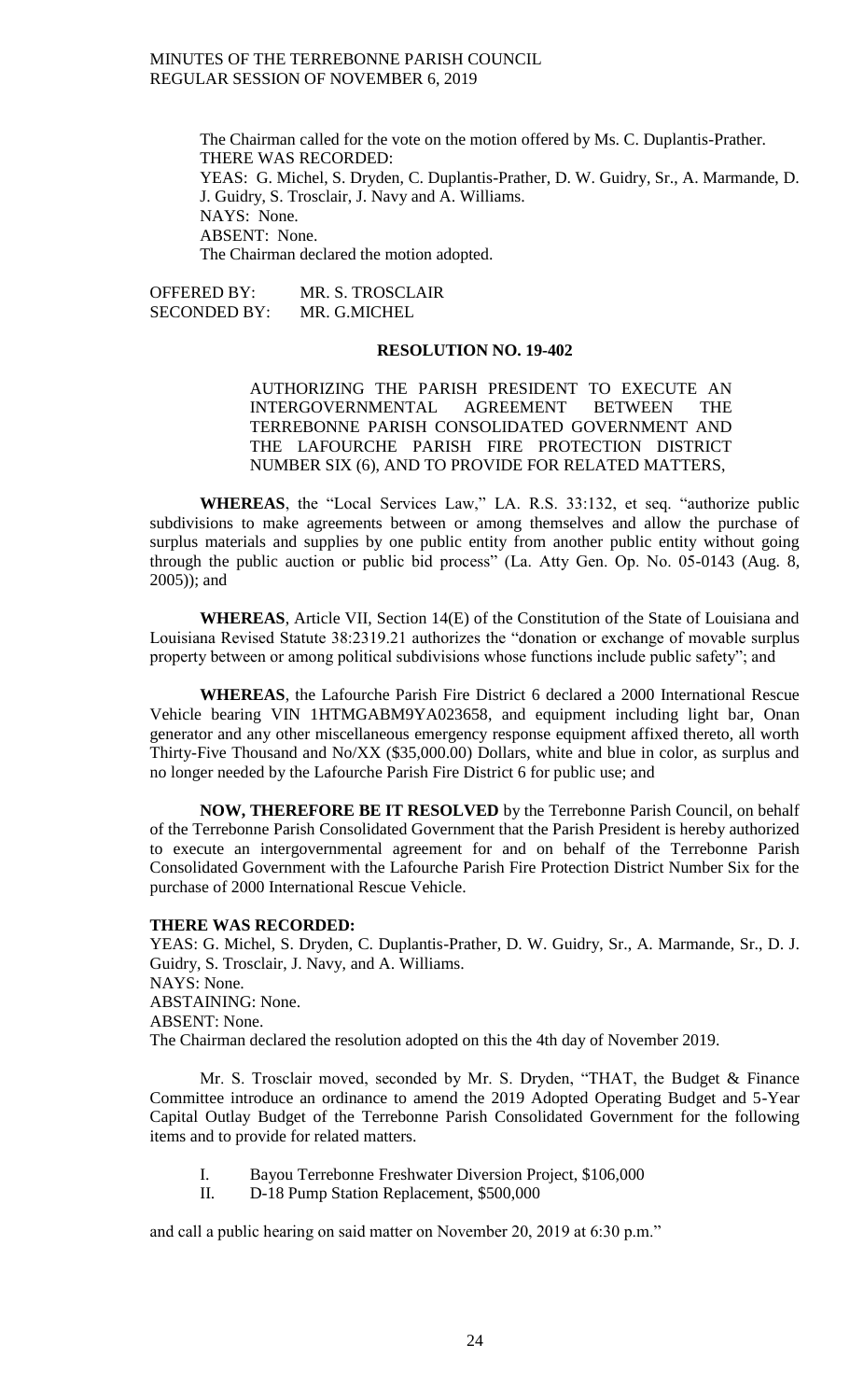The Chairman called for the vote on the motion offered by Mr. S. Trosclair. THERE WAS RECORDED: YEAS: G. Michel, S. Dryden, C. Duplantis-Prather, D. W. Guidry, Sr., A. Marmande, D. J. Guidry, S. Trosclair, J. Navy and A. Williams. NAYS: None. ABSENT: None. The Chairman declared the motion adopted.

OFFERED BY: MR. S. TROSCLAIR SECONDED BY: MR. G.MICHEL

#### **RESOLUTION NO. 19-403**

**WHEREAS,** on October 11, 2019 Terrebonne Parish Consolidated Government (TPCG) received electronic bids for Bid 19-PURH-41 Security Guard Services for Various Parish Owned Locations, and

**WHEREAS,** after careful evaluation of the submittal by Angela Guidry, Purchasing Manager, it has been determined that all bids be rejected to better define the scope of work for each using division/department and re-solicit as a Request For Proposal (RFP), and

**WHEREAS**, Parish Administration has concurred with the recommendation to reject all bids for Bid 19-PURH-41 Security Guard Services for Various Parish Owned Locations and grants authorization to re-solicit as a Request for Proposal, and

**NOW, THEREFORE BE IT RESOLVED** by Terrebonne Parish Council (Budget and Finance Committee), on behalf of the Terrebonne Parish Consolidated Government, that the recommendation of the Parish Administration be accepted for security guard services.

#### **THERE WAS RECORDED:**

YEAS: G. Michel, S. Dryden, C. Duplantis-Prather, D. W. Guidry, Sr., A. Marmande, Sr., D. J. Guidry, S. Trosclair, J. Navy, and A. Williams. NAYS: None. ABSTAINING: None. ABSENT: None. The Chairman declared the resolution adopted on this the 4th day of November 2019.

Mr. D. W. Guidry, Sr. moved, seconded by Mr. G. Michel, "THAT, the Budget & Finance Committee approve the co-sponsorship request from the Bayouland YMCA Macho Man Triathlon on November 10, 2019."

The Chairman called for the vote on the motion offered by Mr. D. W. Guidry, Sr. THERE WAS RECORDED: YEAS: G. Michel, S. Dryden, C. Duplantis-Prather, D. W. Guidry, Sr., A. Marmande, D. J. Guidry, S. Trosclair, J. Navy and A. Williams. NAYS: None. ABSENT: None. The Chairman declared the motion adopted.

A review of the proposed 2020 Budget began on the following funds/departmental budgets:

Upon questioning from Committee Member G. Michel regarding the procedure for requesting and/or suggesting a change in the budget, Chief Finance Officer K. Mauldin explained that any request and/or suggestion made during the budget hearing process will be discussed and/or adopted on the first Committee meetings following the budget hearings; noting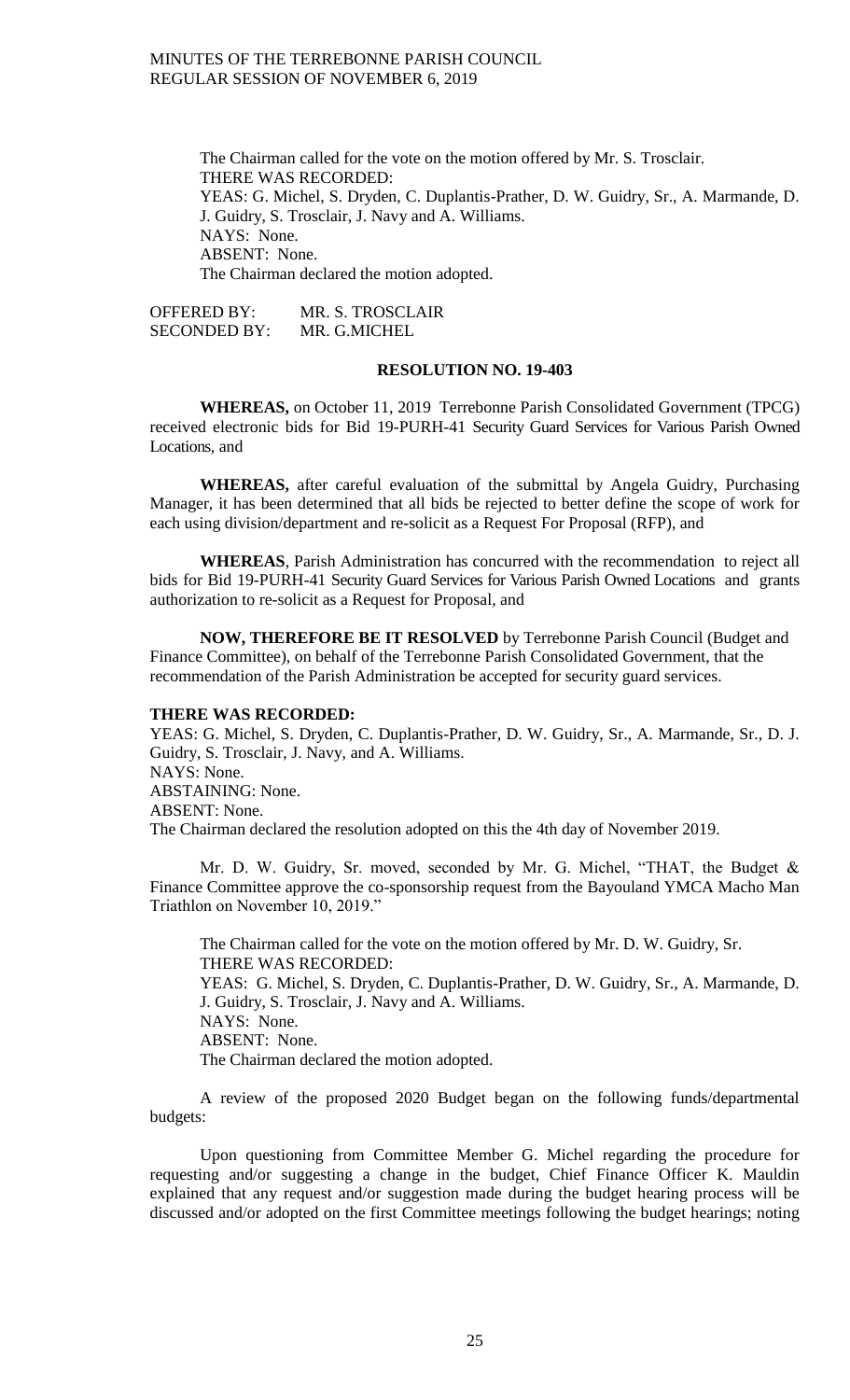that all changes can be discussed and voted on at that particular meeting. Ms. Mauldin suggested that all changes and/or requests be made publicly.

- **a) Library (Sm. Bk. 300) –** Chief Finance Officer Kandace Mauldin explained that the Library submits their budget to TPCG and their proposed 2020 Budget states that the Sales and Use Taxes for 2020 is \$5,400,000, same as 2019.
- **b) Dedicated Emergency Fund (Fund 200; Sm. Bk. 77; Big Bk. 57) -** Chief Finance Officer Kandace Mauldin highlighted the proposed 2020 Budget explaining that the minimum cap for 2020 is \$2,750,000. The estimated fund balance at December 31, 2020 is \$2,833,000; therefore, the minimum cap is reached.

Upon questioning from Committee Member D. W. Guidry, Sr. regarding the use of the emergency fund for Hurricane Barry, Chief Finance Officer K. Mauldin explained that the expenses from Hurricane Barry were not put into the Dedicated Emergency Fund because the expenses did not exceed a "certain" amount; noting that the "flood fight" expense is included in the Dedicated Emergency Fund and the expected revenue from FEMA should cover those expenditures.

- **c) Office of Coastal Restoration/Preservation (Fund 215; Sm. Bk. 103; Big Bk. 111) –** Chief Finance Officer Kandace Mauldin summarized the proposed 2020 Budget stating that the Coastal Impact Fess collections, \$86,300, a *decrease* of \$9,700. The General Fund Supplement, \$129,452, an *increase* of \$48,906.
- **d) Sales Tax Fund (Fund 255; Sm. Bk. 116; Big Bk. 260) –** Chief Finance Officer Kandace Mauldin reviewed the proposed 2020 Budget highlighting that in 1976, the voters of the Parish approved a ¼% Capital Improvement sales tax used to fund capital projects and debt service for capital projects. The 2020 collections are estimated at \$5,500,000, 1.2% *increase* from 2018 collections and 1% *increase* from 2019 projected collections. A transfer is to be made to Capital Improvement Bond Sinking Fund for annual bond requirements in the amount of \$4,597,044. In this fund a reasonable balance is maintained for future bond payments (optimum 60-75% of next year's bond debt). A transfer is to be made to the Road Construction Fund in the amount of \$434,165 for the Asphalt Overlay Project and Hollywood Road Bridge Project. A transfer is to be made to Capital Projects Control Fund in the amount of \$50,000 for the Public Works Building. A transfer is to be made to Parishwide Drainage Construction Fund in the amount of \$215,831 for the Bayou Black Pump Station.
- **e) Terrebonne Levee & Conservation District (Fund 282; Sm. Bk. 142; Big Bk. 348) –** Chief Finance Officer Kandace Mauldin presented the proposed 2020 Budget noting that there were no significant changes.
- **f) Terrebonne Levee & Conservation District (Fund 283; Sm. Bk. 144; Big Bk. 351) –** Chief Finance Officer Kandace Mauldin summarized the proposed 2020 Budget stating that in November 2001, the Parish voters approved a ¼% sales tax dedicated to construction and maintaining the Morganza to the Gulf Project collections in 2020, estimated at \$5,500,000. The Levee and Conservative District drawdown, \$1,605,741, for the Morganza to the Gulf Projects in accordance with the intergovernmental agreement. \$3,668,324 is to be transferred to the Bond Sinking Fund to pay the parish's bond debt.

Under questioning from Committee Member G. Michel regarding the total budget for the Levee and Conservation District, Chief Finance Officer K. Mauldin explained that this portion of the proposed budget for the Levee and Conservation District is only referring to the 1/4% sales tax that is collected by Terrebonne Parish on their behalf.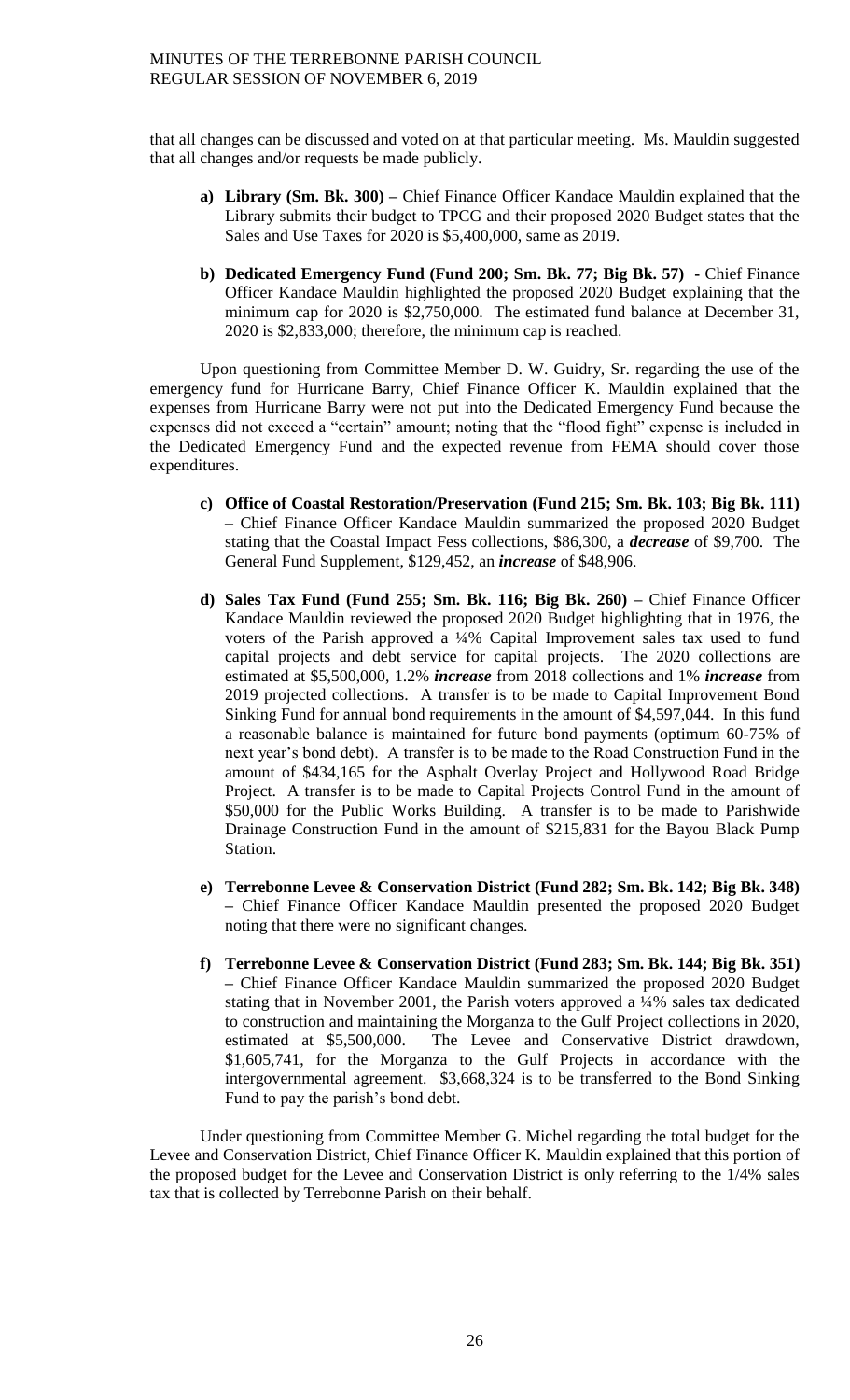**g) Bayou Country Sports Park (Fund 285; Sm. Bk. 145; Big Bk. 355) -** Chief Finance Officer Kandace Mauldin reviewed that the proposed 2020 Budget highlighting that the Hotel Motel Tax in the amount of \$232,000 is estimated for 2020 to use for the annual debt service of \$203,625 and use any remaining funds to supplement the Bayou Country Sports Park.

Upon questioning from Committee Member J. Navy regarding the amount of the hotel/motel tax that will be paid to the Bayou Country Sports Park, Chief Finance Officer explained that the tax that is being collected is specifically for the bonds (limited tax bonds) that was issued to the Bayou Country Sports Park; noting that the bonds have to be paid first and any remaining funds can go to the Sports Park.

**h) Civic Center (Fund 385-197; Sm. Bk. 187; Big Bk. 441)** – Chief Finance Officer Kandace Mauldin presented the proposed 2020 Budget noting that the Civic Center receives a special dedicated Hotel/Motel Tax 2020 proposed, \$260,000, a *decrease* of \$1,000. The self-generated revenue from the facility use rentals, marketing, celebrity promotions, and food and beverage sales are proposed at \$564,000 for 2020. The General Fund supplement for 2020 is proposed to be \$986,915, a *decrease* of \$15,464.

Upon questioning from Committee Member D. W. Guidry, Sr. regarding the increase in expenses and the decrease in the amount supplemented by the General Fund to the Civic Center, Chief Finance Officer K. Mauldin explained that there is depreciation in the numbers regarding the General Fund and there is also an increase in the revenue that the Civic Center is going to be receiving; noting that in the 2020 proposed budget, Administration tries to maintain and/or keep the "net" depreciation covered and make the necessary adjustments when needed.

Upon questioning from Committee Member G. Michel regarding the monitoring of the benefits that the parish is receiving from the hotel/motel tax when there is an event or festival, Chief Finance Officer K. Mauldin explained that she doesn't have those figures but she can research the matter and provide the Council with an answer at a later date.

Civic Center Director Dean Schouest explained that when a client rents the facility for an event, especially for regional or state type of event, the Civic Center requires that they provide their staff with numbers of who has stayed in hotels in the area; stating that as far as the adjustment(s), the Civic Center has no way to control that aspect. He stated that they have increase their regional events from five (5) to thirteen (13) within the past two years.

- **i) Debt Service Fund (Fund 401-499; Sm. Bk. 215; Big Bk. 457)**  Chief Finance Officer Kandace Mauldin highlighted the proposed 2020 Budget stating that the total revenue for 2020 is proposed at \$11,252,235. The total expenditures proposed for 2020 is \$11,510,451.
- **j) Recap Utility Funds (Electric/Gas/GIS) (Fund 300/301/306; Sm. Bk. 158; Big Bk. 365)** - Chief Finance Officer Kandace Mauldin summarized the proposed 2020 Budget highlighting that the electric residential and commercial sales revenue for year 2020 totals \$15,013,099. \$2,350,000 is budgeted for residential and commercial sales of gas. Sales from the gas distribution system to the power plant to fuel the production of electricity for year 2020 are estimated to be \$1,800,000. A transfer from GIS Technological Fund for the GIS Mapping System is \$230,000, a \$5,000 *increase*. Under Capital (Total \$1,980,111), the Electric Generation Division is requesting a Chiller Replacement, \$80,000 and Units 14, 15 and 16 Controllers, \$1,900,111. An additional \$125,000 was omitted from the proposed budget for repairs and maintenance that will cover TPCG power plant overhaul. The Electric Distribution Department major operating expenses are as follows: line clearing and maintenance services, \$560,000, same as 2019, line repairs, \$324,500, same as 2019 and substation repairs, \$110,000, same as 2019. Under Capital (Total \$2,835,000) they are requesting, line maintenance, \$2,500,000, fiber at Dumas and McKinley,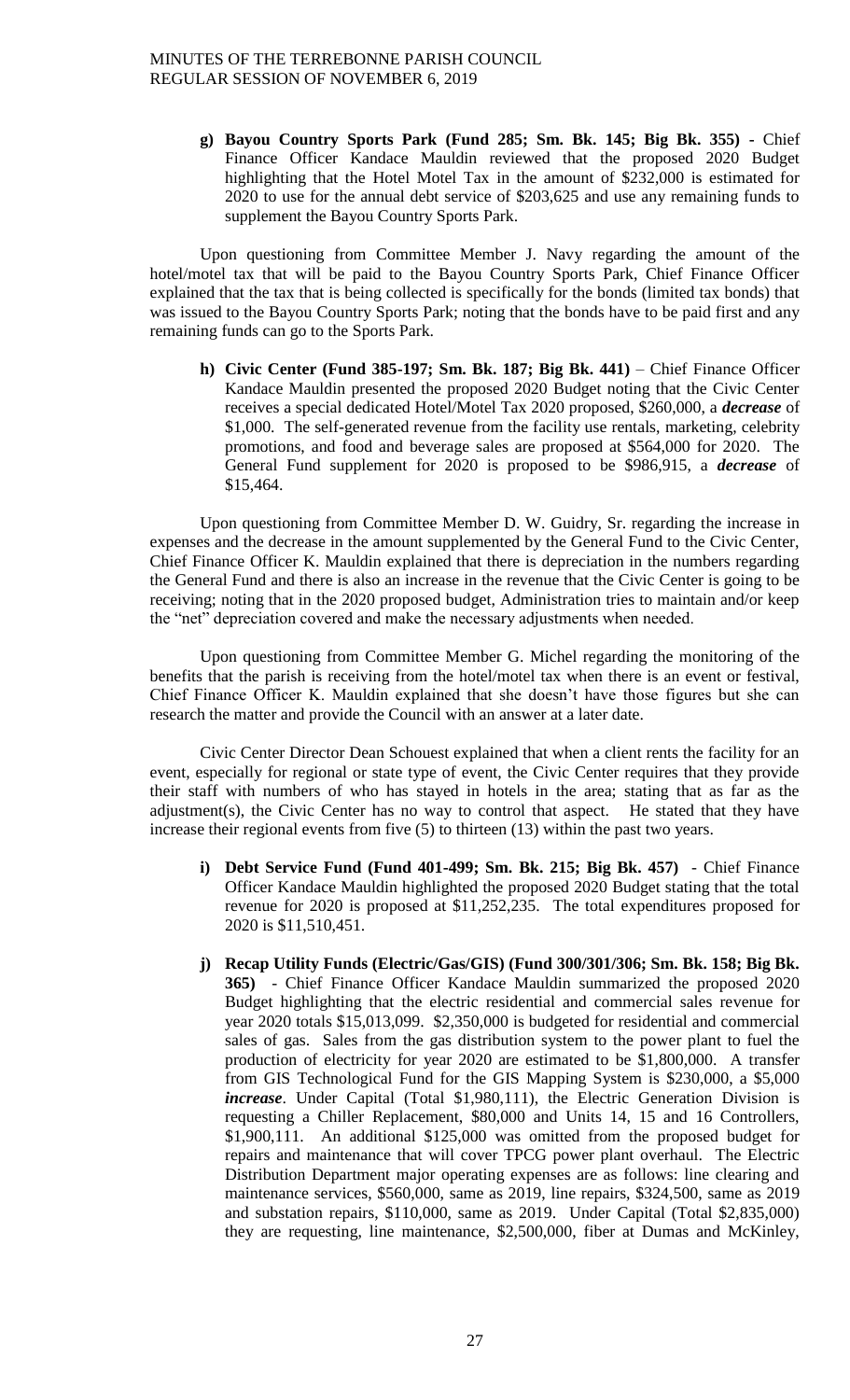\$165,000, Phase I Reconduct URD Authement, \$150,000 and Network Equipment Fiber Upgrades, \$20,000. Under Personnel, they are eliminating one (1) Intern-Grants Writer, Grade 206 and one (1) Intern-Utility Technician, Grade 110 (both positions are open positions). Under Capital (Total \$285,000), the Gas Distribution Division is requesting a system additions, \$150,000, crew cab truck, \$60,000, regular station upgrades, \$50,000 and replace old regulators, \$25,000. Under Capital (Total \$147,500), the Utility Administration is requesting A/C Units, \$80,000, network equipment, \$11,000, computers, \$6,500 and a generator, \$50.000. Under Personnel, they are eliminating one (1) Associate Utility Director, Grade 213, one (1) GIS and Records Coordinator, Grade 107 and one (1) Drafter, Grade 102 (all positions are open positions). Under Personnel, the G.I.S. Mapping System is eliminating one (1) Part-time Administrative Tech. II, Grade 102.

Upon questioning from Committee Member G. Michel regarding the repayment of the monies transferred to the Health Insurance Fund from the Utility Fund, Chief Finance Officer K. Mauldin explained that the in the 2020 proposed budget, the Group Insurance will pay approximately \$500,000 to the General Fund; stating after such transfer is made, then Administration will "look" into refunding the Utilities Fund.

Upon questioning from Committee Member C. Duplantis-Prather regarding the installation and/or upgrading of LED lights, Utilities Director E. Brown explained that all existing street light requests are being changed to LED lights; noting that all lights installation approved by the Council are being changed to LED lights. Mr. Brown also explained that the commodity charge that customers are paying is a "fixed" charge that coincides with the gas prices and weather, etc.

**k) Sanitation Fund (Fund 353-441; Sm. Bk. 182; Big Bk. 415)** - Chief Finance Officer Kandace Mauldin presented the proposed 2020 Budget explaining that their major operating expenses includes: \$3,679,966 for disposal expense, an *increase* of \$347,687, \$1,806,508 for transportation, an *increase* of \$169,366, \$5,268,095, Solid Waste Contract, a *decrease* of \$204,347 and \$582,408 for mosquito abatement. Under Personnel, they are eliminating one (1) Equipment Operator II-General, Grade 106 and they are adding one (1) Office Manager, Grade 109, and one (1) Operations Supervisor, Grade 109. Under Capital (\$765,000), they are requesting, a street sweeper, \$275,000, roll-off truck, \$180,000, A-frame grapple truck, \$80,000, Ashland Landfill road repairs, \$80,000 and an equipment truck, \$150,000.

Upon questioning from Committee Member C. Duplantis-Prather regarding the recycling process, Solid Waste Administrator C. Naquin explained that they have a contact with Pelican Waste and the recycled bins are shipped to Republic Services in Baton Rouge for processing; stating that if the containers are contaminated, they dispose of the containers in the landfill. He further explained there is no "market" for recycling and the cost is approximately \$135.00 per ton to dispose of recycled materials.

**l) Animal Control (Fund 151-442; Sm. Bk. 57; Big Bk. 42)** – Chief Finance Officer Kandace Mauldin highlighted the proposed 2020 Budget noting stating that under Capital, they are requesting \$2,000 for surveillance cameras.

Upon questioning from Committee Member D. W. Guidry, Sr. regarding a revenue source and/or amount for Animal Control, Chief Finance Officer K. Mauldin explained that the Animal Control Division is under the Sanitation Department; stating that a portion of the Sanitation Fund budget is transferred to Animal Control.

Upon questioning from Committee Member S. Trosclair regarding the use of the surveillance cameras, Animal Shelter Manager V. Robinson explained that the cameras are for internal and external purposes to ensure the safety of the staff and the animals.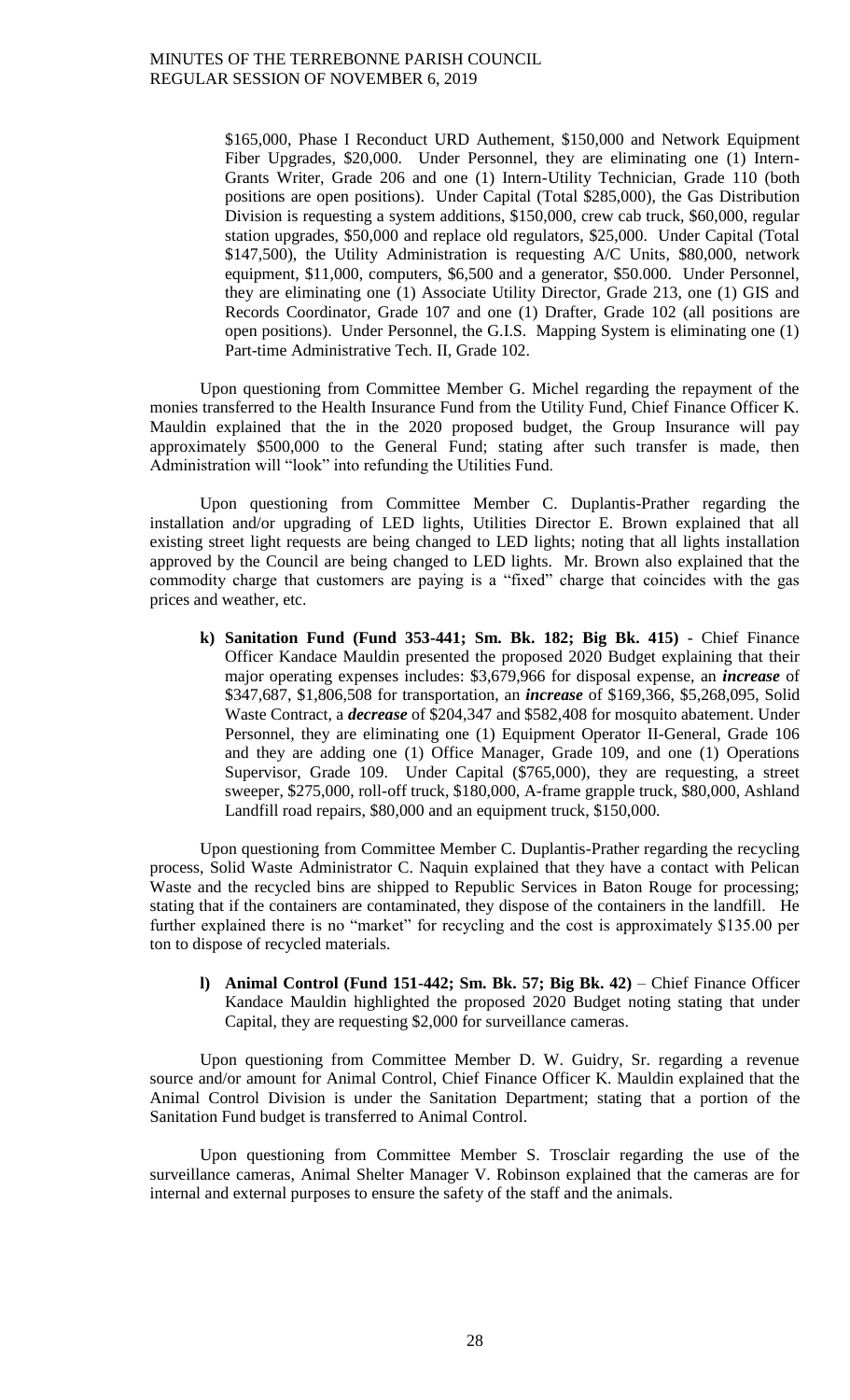Upon questioning from Committee Member C. Duplantis-Prather regarding making the Animal Shelter a "No" Kill Facility, Animal Shelter Manager V. Robinson explained that the TPCG Animal Shelter is an open admission shelter and the probability of the shelter becoming a "no" kill facility at this time is not feasible at this time, but the percentage of adoption rates have gone up significantly since they moved to the new facility.

**m) City Marshal (Fund 209; Sm. Bk. 101; Big Bk. 99)** – Chief Finance Officer Kandace Mauldin summarized the proposed 2020 Budget highlighting that the General Fund transfer is \$435,088, same as 2019.

City Marshal Orville Callahan addressed the Committee and Administration relative to the budget cuts that the City Marshal office had to undertake. He stated that he is concerned about raises for his staff and the current state and/or "shape" of the vehicles in their possession.

City Marshal Office Manager P. Babin addressed the Committee and Administration regarding the funding to the City Marshal Office. He stated that their vehicles are in dire need of repairs and if the repairs are done, they are going to deplete their budget; noting that they previously maneuvered their budget to make the necessary repairs to their existing vehicles. He further explained that in the previous year, they eliminated two positions in their office; stating that this adjustment freed up some monies in their budget and they are requesting that funds be placed back into their budget and/or fund balance to provide pay adjustments and/or increases for existing employees and a vehicle purchase.

Committee Member D. W. Guidry, Sr. requested Administration to look at the condition of the City Marshal's fleet and determine if funds can be found to make an additional to their fleet.

- **n) Economic Development/Other (Fund 151-652; Sm. Bk. 64; Big Bk. 47)** Chief Finance Officer Kandace Mauldin reviewed the proposed 2020 Budget explaining that the fees for the South Central Planning Commission are as follows: \$43,000 for the Regional Membership, \$50,000 for the Local match for Urban System Grant Administration. TEDA, \$372,500, same as 2019. African American Museum, \$15,000, same as 2019.
- **o) TEDA (Sm. Bk. 295)**  Chief Finance Officer Kandace Mauldin presented the proposed 2020 Budget noting that there were no significant changes.
- **p) Health Unit (Fund 277; Sm. Bk. 121; Big Bk. 307) –** Chief Finance Officer Kandace Mauldin highlighted the proposed 2020 Budget stating that a 1.66 mill ad valorem tax approved by the voters November 4, 2008 for years 2010-2019 and was adjusted to 1.62 for the 2019 reassessment. It will generate an estimated \$1,577,051 in 2020. A special election on November 12, 2012 approved the millage thru 2029. Reimbursement of various expenditures incurred by the State, \$396,000, an *increase*  of \$13,920.
- **q) Mental Health (Fund 281; Sm. Bk. 139; Big Bk. 342) -** Chief Finance Officer Kandace Mauldin summarized the proposed 2020 Budget highlighting that an ad valorem tax of .42 mills for years 2010-2019 approved by the voters November 4, 2008 and adjusted to .41 mills for 2019 reassessment is estimated to generate \$399,088. On November 16, 2013, the renewal was approved for years 2020-2029. Based on precedent, the allocation of the ad valorem tax is 60-40%, Mental Health (Treatment Center) and Alcohol & Drug Abuse Clinic (Assessment Center) respectively. Transfer to Criminal Court Fund – Drug Court Dept., \$47,514.
- **r) Risk Management (Fund 354; Sm. Bk. 192; Big Bk. 422)** Chief Finance Officer Kandace Mauldin reviewed the proposed 2020 Budget explaining that premium revenue from departments and user agencies for major self-insures plans are as follows: Workmen's Compensation, \$1,850,000, General Liability, \$2,788,053,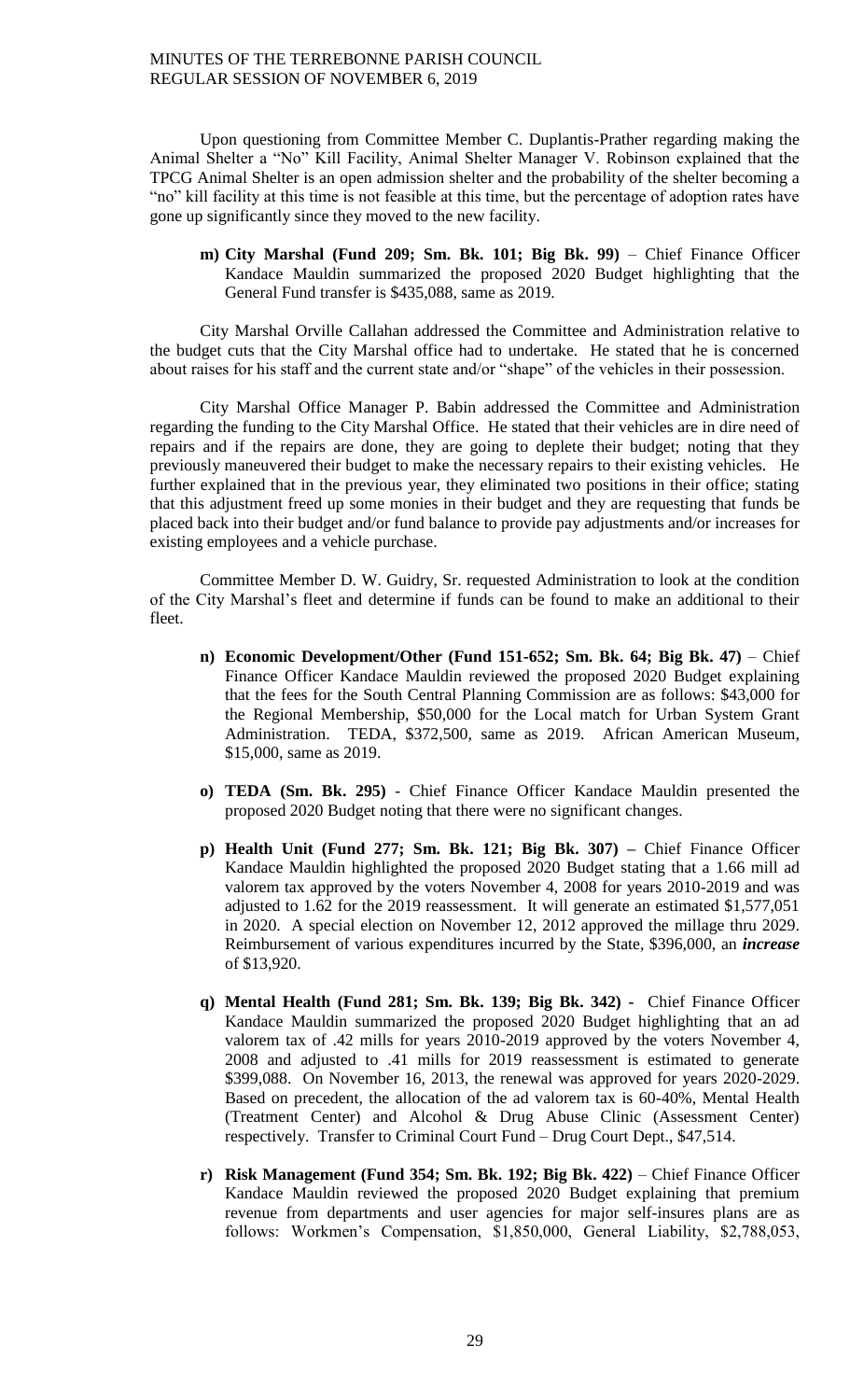Vehicle Insurance, \$695,375, Physical Plant, \$1,957,897, Gas/Electric Liability, \$550,000, Boiler Insurance, \$147,000 and Medical Professional Liability, \$290,000. Their Major Expenditures are as follows: Premiums for excess of our self-insurance retention: Workmen's Compensation, \$160,663, Vehicle Insurance, \$104,050, General Liability, \$507,773, Boiler, \$147,000, Physical Plant, \$1,921,675, Gas/Electric Liability, \$409,998. Claims for all coverages proposed at \$3,860,000. Actuarial Audit, \$15,000 as required for annual financial reporting. Under Capital, they are requesting computers, \$7,500.

**s) Group Insurance (Fund 357; Sm. Bk. 197; Big Bk. 428)** – Chief Finance Officer Kandace Mauldin explained the proposed 2020 Budget highlighting that the Premium Revenue is \$17,680,000. Major expenditures are as follows: Premiums for excess liability including administrative fees, \$2,973,564, \$45,953 more than 2019. Claims expense proposed at \$15,467,510.

Upon questioning from Committee Member G. Michel regarding increasing insurance premiums for employees, Chief Finance Officer K. Mauldin explained that they anticipate a small increase, possibly less than 3% increase.

Committee Member C. Duplantis-Prather stated that she spoke to the Insurance Department and they are researching quotes for new insurance policies that will possibly decrease insurance premiums in the future.

Upon questioning from Committee Member D. W. Guidry, Sr., Chief Finance Officer K. Mauldin explained difference between the Insurance Control Fund and the Group Health Insurance Fund.

**t) Human Resources (Fund 370; Sm. Bk. 198; Big Bk. 432)** – Chief Finance Officer Kandace Mauldin presented the proposed 2020 Budget noting that the Human Resources Department is funded by a user charge paid by all departments/divisions, which benefit from this service. The charge for 2020 is 1.5% of salaries and wages or \$596,000. Their Major Expenditures are: Unemployment Claims (UC): The Parish is 100% self-funded for UC, reimbursing the Louisiana State Department of Labor for all benefits paid each quarter. The Human Resources Department oversees the documentation and works with the Parish and State to monitor the claims. In 2019, it is estimated at \$18,882 in 2020 it is estimated at \$30,000, Legal/Consultant, \$110,000, Summer Intern Jumpstart Program (seventh year), \$36,401. Under Capital, they are requesting computers, \$5,000.

Committee Chairman J. Navy requested that the additional monies allocated to the school enrichment and after-school programs be placed back into the 2020 Proposed Budget to be vote on by the Council.

Upon questioning from Committee Chairman J. Navy regarding pay increases for employees, Chief Finance Officer K. Mauldin stated that Administration is following the sales tax increase and they may possibly be able to give a cost-of-living increase after the November 2019 sales tax estimates.

Committee Member C. Duplantis-Prather explained that all employees need an increase in pay and she also requested an increase in funding for the Special Olympics.

Mr. S. Trosclair moved, seconded by Mr. D. W. Guidry, Sr., "THAT, there being no further business to come before the Budget & Finance Committee, the meeting be adjourned."

The Chairman called for the vote on the motion offered by Mr. S. Trosclair. THERE WAS RECORDED:

YEAS: G. Michel, S. Dryden, C. Duplantis-Prather, D. W. Guidry, Sr., A. Marmande, S. Trosclair, J. Navy, and A. Williams.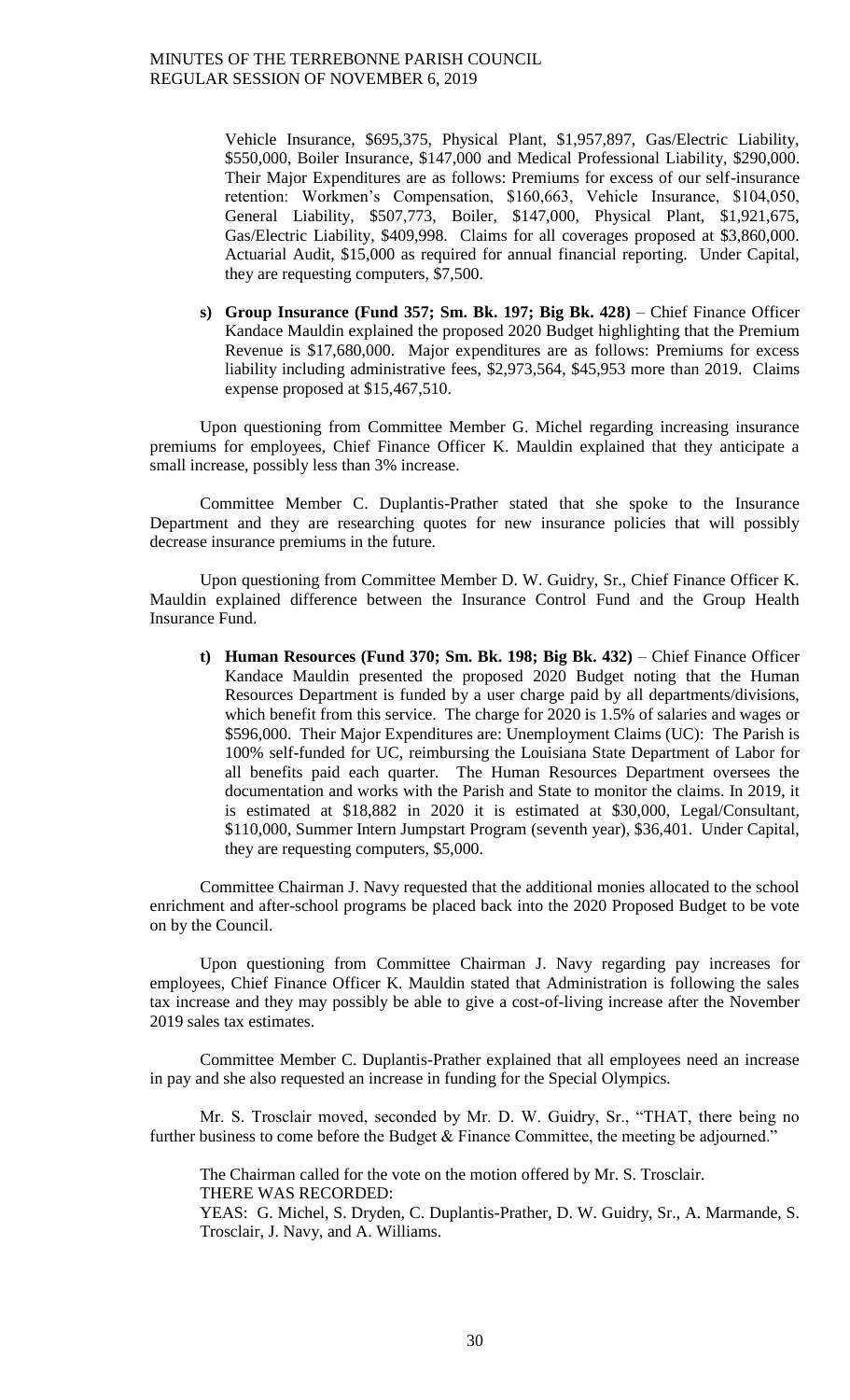NAYS: None. ABSENT: None. The Chairman declared the motion adopted and the meeting was adjourned at 6:43 p.m.

John Navy, Chairman

Tammy E. Triggs, Sr. Minute Clerk

Mr. J. Navy moved, seconded by Mr. D. J. Guidry, "THAT the Council accept and ratify the minutes of the Budget and Finance Committee meeting held on 11/4/19."

The Chairwoman called for a vote on the motion offered by Mr. J. Navy. THERE WAS RECORDED: YEAS: G. Michel, S. Dryden, C. Duplantis-Prather, D. W. Guidry, Sr., A. Marmande, D. J. Guidry, S. Trosclair, J. Navy, and A. Williams. NAYS: None. ABSENT: None. The Chairwoman declared the motion adopted.

The Chairwoman called for a report on the Policy, Procedure, and Legal Committee meeting held on 11/4/19, whereupon the Committee Chairwoman rendered the following:

#### **POLICY, PROCEDURE, & LEGAL COMMITTEE**

### **NOVEMBER 4, 2019**

The Chairwoman, Christa Duplantis-Prather, called the Policy, Procedure, & Legal Committee meeting to order at 6:42 p.m. in the Terrebonne Parish Council Meeting Room with an Invocation offered by Committee Member D. J. Guidry and the Pledge of Allegiance led by Committee Member A. Marmande. Upon roll call, Committee Members recorded as present were: C. Michel, S. Dryden, C. Duplantis-Prather, D. W. Guidry, Sr., A. Marmande, D. J. Guidry, S. Trosclair, J. Navy and A. Williams. A quorum was declared present.

Committee Chairwoman C. Duplantis-Prather welcomed and thanked newly Council Member Elect J. Amedeé who was in the audience for tonight's proceedings.

RESOLUTION: Establishing the 2020 Council Meeting Dates.

Mr. S. Trosclair moved, seconded by Mr. D. J. Guidry. *\*Resolution amended after discussion.*

Council Clerk V. Chauvin asked whether or not the Council wanted to change the meeting date for the second Council meeting in January (January 29th) due to it being on the same day as the Chamber of Commerce banquet.

Discussion ensued with several Council members agreeing that the second meeting date in January be moved to Thursday, January  $30<sup>th</sup>$  to accommodate members who may want to attend the Chamber of Commerce banquet.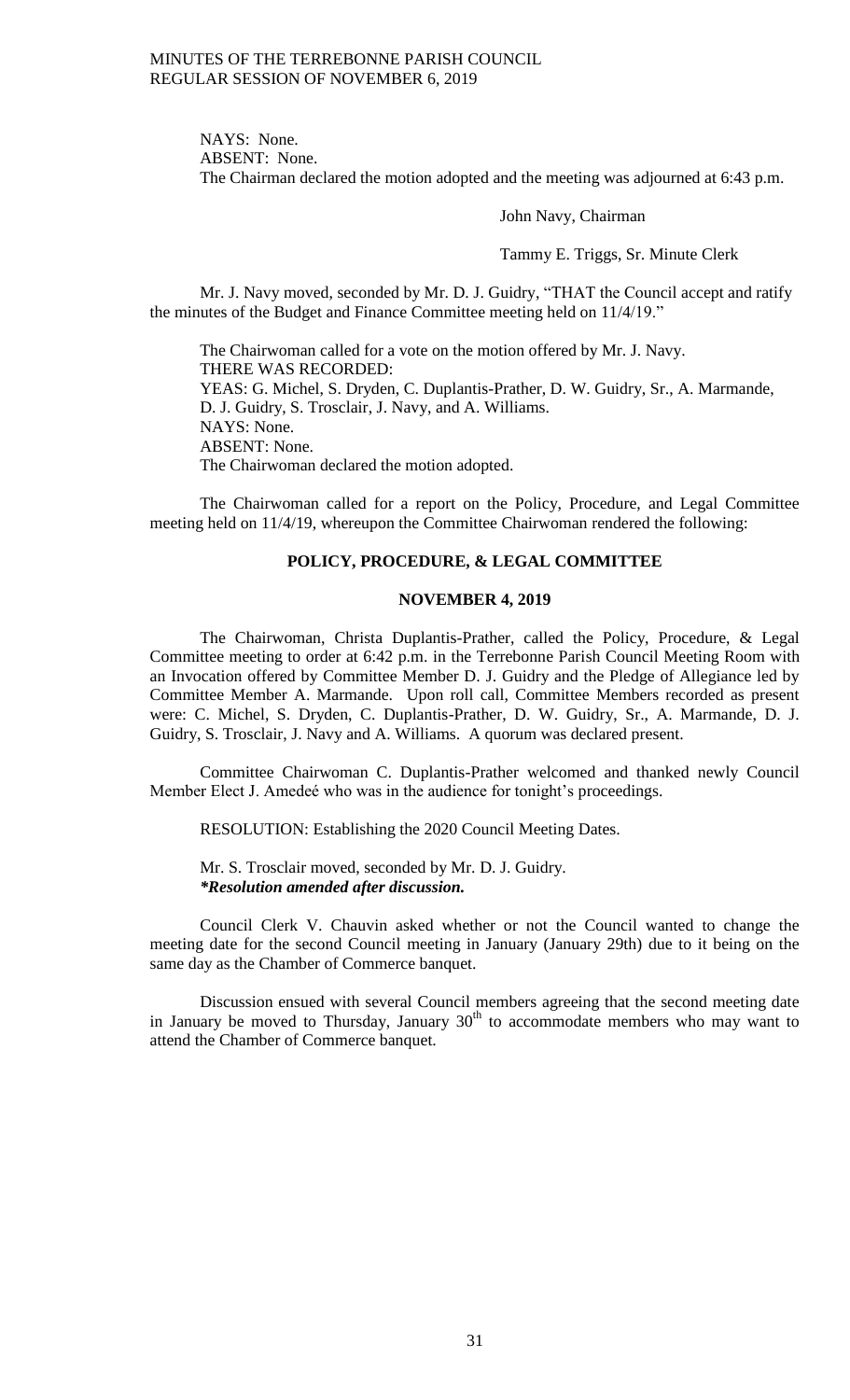| *OFFERED BY:        | MR. D. W. GUIDRY |
|---------------------|------------------|
| <b>SECONDED BY:</b> | MR. G. MICHEL    |

### **RESOLUTION NO. 19-404**

## **COUNCIL 2020 MEETING DATES**

| COMMITTEE MEETINGS - 5:30 p.m.          | COUNCIL MEETINGS - 6:00 p.m.         |
|-----------------------------------------|--------------------------------------|
| January 9 - Special Session - Inaugural |                                      |
| Ceremony $-6:00$ p.m.                   |                                      |
| January 13                              | January 15                           |
| January 27                              | January 30 (Thursday, due to Chamber |
| <b>Condemnation Hearings</b>            | <b>Banquet on Wednesday</b> )        |
| February 3                              | February 5                           |
| February 17                             | February 19                          |
| March 9                                 | March 11                             |
| March 23                                | March 25                             |
| April $13$                              | April 15                             |
| April 27                                | April 29                             |
| <b>Condemnation Hearings</b>            |                                      |
| May 11                                  | May 13                               |
| May 26 (Tuesday, due to Memorial Day    | May 27                               |
| Holiday)                                |                                      |
| June 8                                  | June 10                              |
| June 22                                 | June 24                              |
| July 13                                 | July 15                              |
| July 27                                 | July 29                              |
| <b>Condemnation Hearings</b>            |                                      |
| August 10                               | August 12                            |
| August 24                               | August 26                            |
| September 8                             | September 9                          |
| September 21                            | September 23                         |
| October 12                              | October 14                           |
| October 26                              | October 28                           |
| <b>Condemnation Hearings</b>            |                                      |
| November 2                              | November 4                           |
| November 16                             | November 18                          |
| December 7                              | December 9                           |
| December 14                             | December 16                          |

**BE IT FURTHER RESOLVED** that all Regular Session Council Meetings shall begin at 6:00 p.m. in the Council Meeting Room on the second floor of the Government Tower at 8026 Main Street, and

**BE IT FURTHER RESOLVED** that the Council will schedule committee meetings on the Monday preceding the Regular Meetings of the Council as regularly as possible, however **\*\*committee meetings** may be scheduled on a different day and/or at a different time, as decided upon by the Council; and,

**BE IT FURTHER RESOLVED** that the Council may call additional committee meetings and/or Special Sessions of the Council as deemed necessary.

#### **THERE WAS RECORDED:**

YEAS: G. Michel, S. Dryden, C. Duplantis-Prather, D. W. Guidry, Sr., A. Marmande, Sr., D. J. Guidry, S. Trosclair, J. Navy, and A. Williams. NAYS: None. ABSTAINING: None.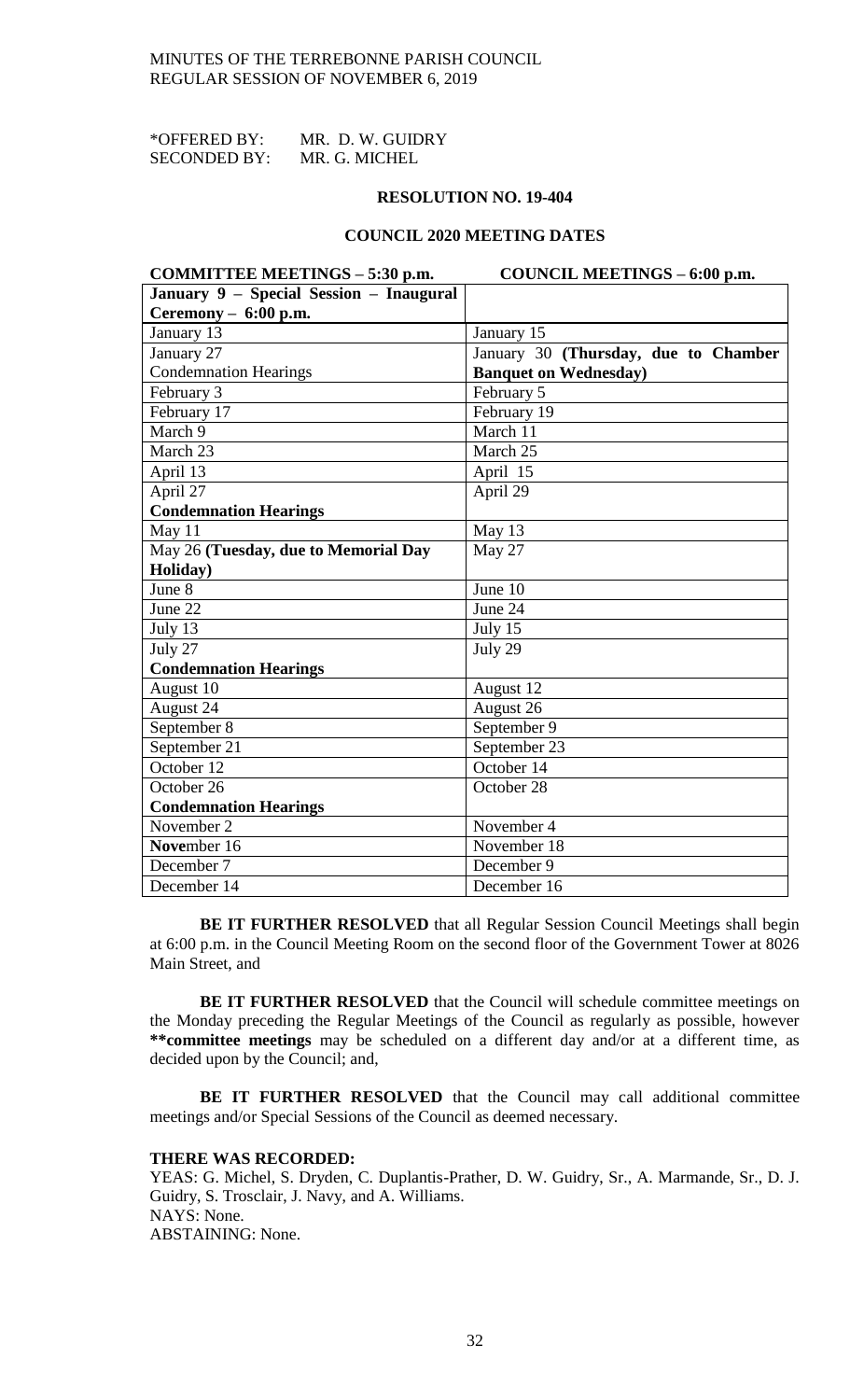ABSENT: None.

The Chairman declared the resolution adopted on this the  $4<sup>th</sup>$  day of November 2019.

Ms. A. Williams moved, seconded by Mr. D. J. Guidry, "THAT, the Council hold the Executive Session to discuss the following litigation TPCG v. Carter, Case No. 2019-CA-1930, Louisiana Court of Appeal, First Circuit On appeal from the  $32<sup>nd</sup>$  JDC, Terrebonne Parish, Louisiana (Permit/Zoning Injunction) for two weeks pending additional information from the Planning and Zoning Department."

The Chairwoman called for the vote on the motion offered by Ms. A. Williams. THERE WAS RECORDED: YEAS: G. Michel, S. Dryden, C. Duplantis-Prather, D. W. Guidry, Sr., A. Marmande, D. J. Guidry, S. Trosclair, J. Navy and A. Williams. NAYS: None. ABSENT: None. The Chairwoman declared the motion adopted.

Mr. D. W. Guidry, Sr. moved, seconded by Mr. D. J. Guidry, "THAT, there being no further business to come before the Policy, Procedure, & Legal Committee, the meeting be adjourned."

The Chairwoman called for the vote on the motion offered by Mr. D. W. Guidry, Sr. THERE WAS RECORDED:

YEAS: G. Michel, S. Dryden, C. Duplantis-Prather, D. W. Guidry, Sr., A. Marmande, D. J. Guidry, S. Trosclair, J. Navy and A. Williams.

NAYS: None.

ABSENT: None.

The Chairwoman declared the motion adopted and the meeting was adjourned at 6:48 p.m.

Christa Duplantis-Prather, Chairwoman

Tammy E. Triggs, Minute Clerk

Ms. C. Duplantis-Prather moved, seconded by Mr. D. W. Guidry, Sr., THAT the Council accept and ratify the minutes of the Policy, Procedure, and Legal Committee meeting held on 11/4/19."

The Chairwoman called for a vote on the motion offered by Ms. C. Duplantis-Prather. THERE WAS RECORDED:

YEAS: G. Michel, S. Dryden, C. Duplantis-Prather, D. W. Guidry, Sr., A. Marmande, D. J. Guidry, S. Trosclair, J. Navy, and A. Williams. NAYS: None.

ABSENT: None.

The Chairwoman declared the motion adopted.

Mr. D. W. Guidry, Sr. moved, seconded by Mr. S. Trosclair, "THAT the Council approve the following street light list:

# **STREET LIGHT LIST**

**11-6-19**

INSTALL 5 STREET LIGHTS ON EXISTING POLES IN NEWLY ACCEPTED DEVELOPMENT, ORDINANCE 9101; RLD #1; ENTERGY; SCOTTY DRYDEN; DISTRICT  $4.$ "

The Chairwoman called for a vote on the motion offered by Mr. D. W. Guidry, Sr. THERE WAS RECORDED:

YEAS: G. Michel, S. Dryden, C. Duplantis-Prather, D. W. Guidry, Sr., A. Marmande, D. J. Guidry, S. Trosclair, J. Navy, and A. Williams.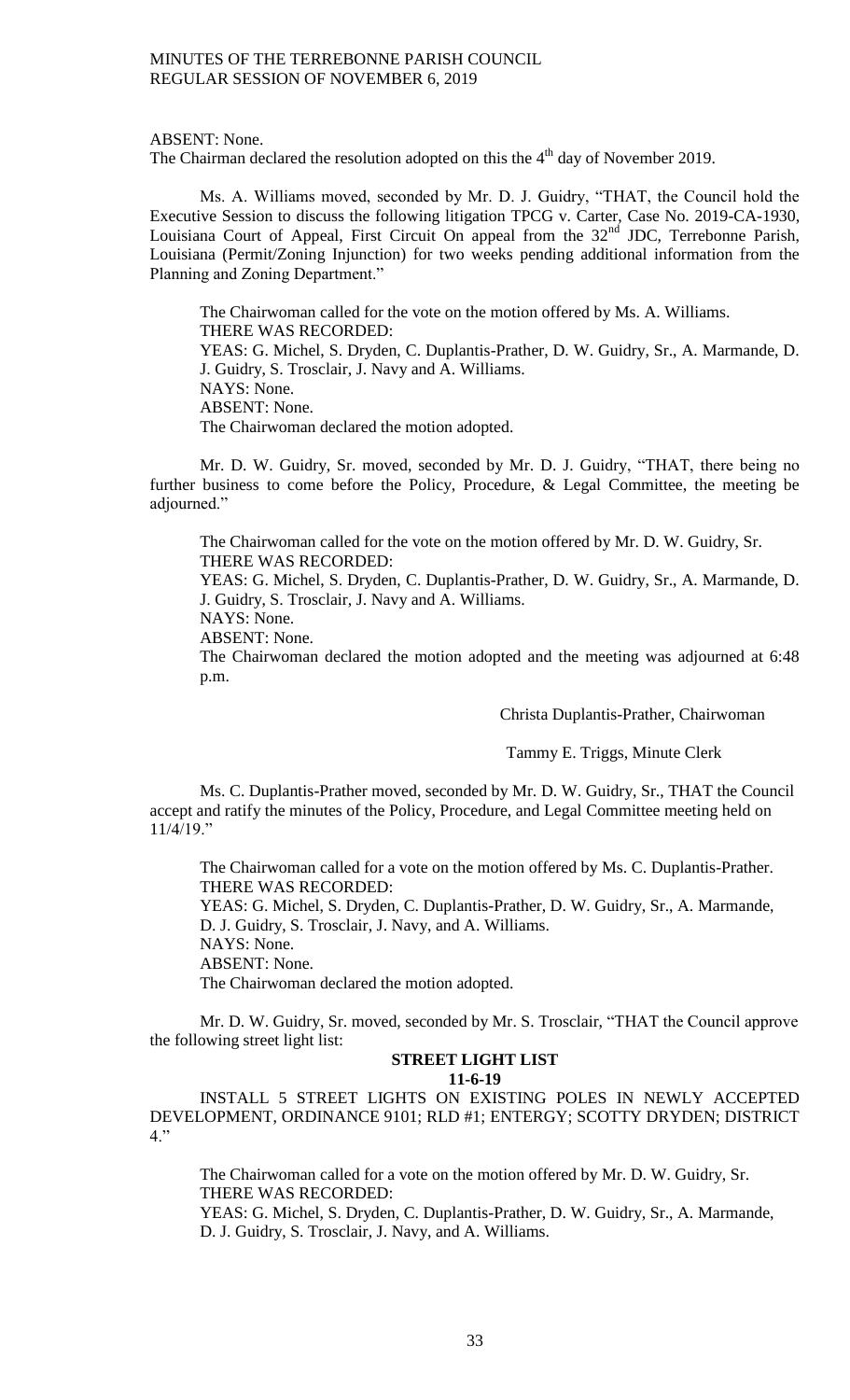NAYS: None. ABSENT: None. The Chairwoman declared the motion adopted.

The Chairwoman recognized the Nicholls Nursing Program students who were in the audience for the evening's proceedings.

Ms. C. Duplantis-Prather moved, seconded by Mr. D. J. Guidry, "THAT the Council hold nominations open for the one vacancy on the Bayou Blue Fire Protection District Board."

The Chairwoman called for a vote on the motion offered by Ms. C. Duplantis-Prather. THERE WAS RECORDED: YEAS: G. Michel, S. Dryden, C. Duplantis-Prather, D. W. Guidry, Sr., A. Marmande, D. J. Guidry, S. Trosclair, J. Navy, and A. Williams. NAYS: None. ABSENT: None. The Chairwoman declared the motion adopted.

Ms. C. Duplantis-Prather moved, seconded by Mr. S. Dryden, "THAT the Council hold nominations open for the one vacancy on the Bayou Cane Fire Protection District Board."

The Chairwoman called for a vote on the motion offered by Ms. C. Duplantis-Prather. THERE WAS RECORDED: YEAS: G. Michel, S. Dryden, C. Duplantis-Prather, D. W. Guidry, Sr., A. Marmande, D. J. Guidry, S. Trosclair, J. Navy, and A. Williams. NAYS: None. ABSENT: None. The Chairwoman declared the motion adopted.

Mr. S. Trosclair moved, seconded by Mr. G. Michel, "THAT the Council hold nominations open for the three vacancies on the Terrebonne Parish Tree Board."

The Chairwoman called for a vote on the motion offered by Mr. S. Trosclair. THERE WAS RECORDED: YEAS: G. Michel, S. Dryden, C. Duplantis-Prather, D. W. Guidry, Sr., A. Marmande, D. J. Guidry, S. Trosclair, J. Navy, and A. Williams. NAYS: None. ABSENT: None. The Chairwoman declared the motion adopted.

The Chairwoman announced that there would be three expiring terms on the Library Board of Control, one expiring term on the Recreation District No. 3A Board, two expiring terms on the Municipal Civil Service Board, and two expiring terms on the Houma-Terrebonne Regional Planning Commission.

Council Member G. Michel recognized Council Members-Elect Mr. John Amedee, Mrs. Jessica Domangue, and Mr. Danny Babin who were in the audience for the evening's proceedings, then wished Council Member D. J. Guidry and all veterans a Happy Veterans' Day next week.

Council Member S. Trosclair encouraged the public to keep all active military, veteran, law enforcement, firefighters, and first responders in their thoughts and prayers daily.

Council Member C. Duplantis-Prather encouraged the public to have their pets spayed or neutered in order to control the pet population. She then stated that funding for free spaying and neutering was available for cats through the Animal Shelter.